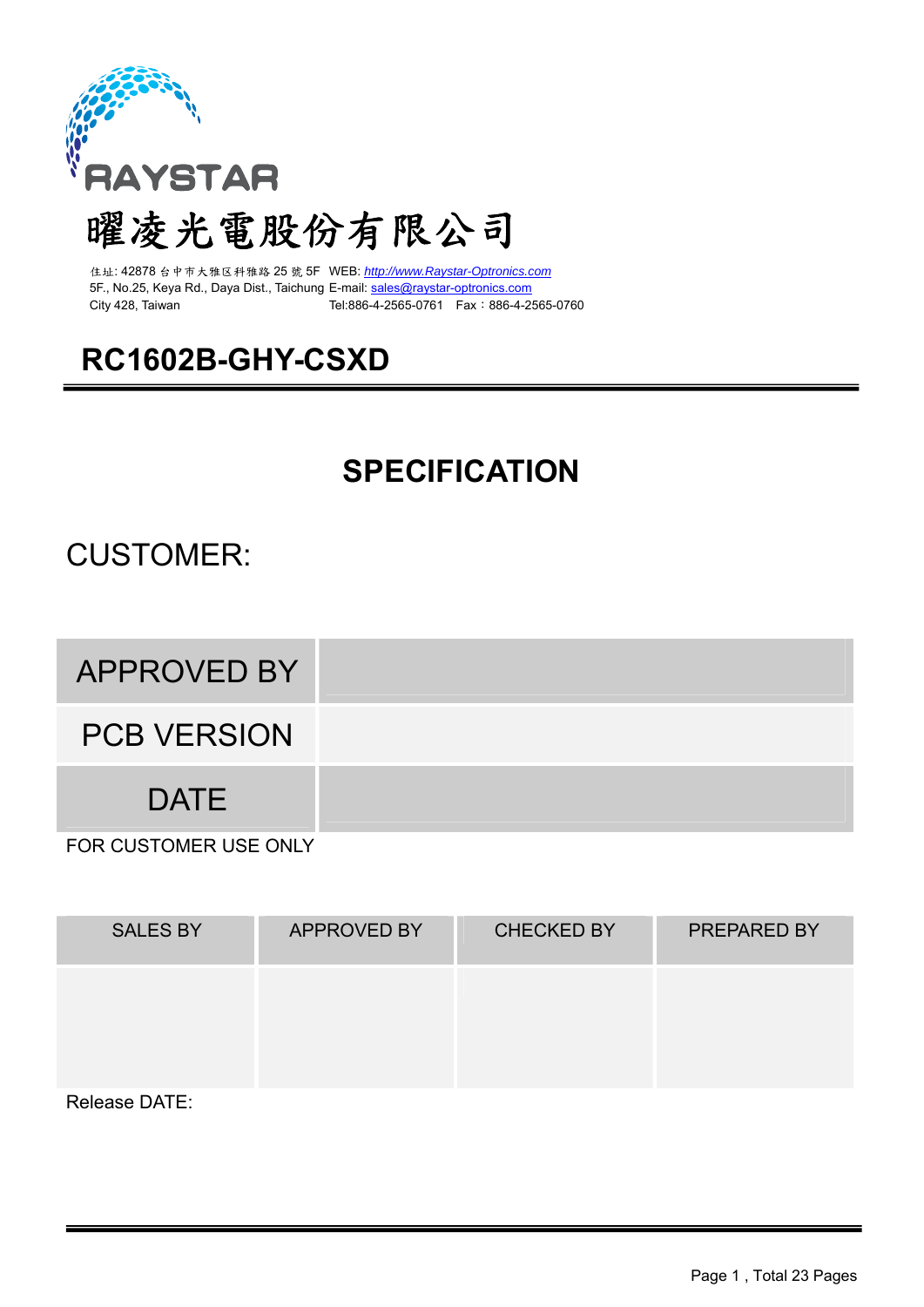

# **Revision History**

| <b>VERSION</b> | <b>DATE</b> | <b>REVISED PAGE NO.</b> | <b>Note</b>        |
|----------------|-------------|-------------------------|--------------------|
|                | 2012/09/20  |                         | <b>First issue</b> |
|                | 2014/12/18  |                         | Remove IC          |
|                |             |                         | information        |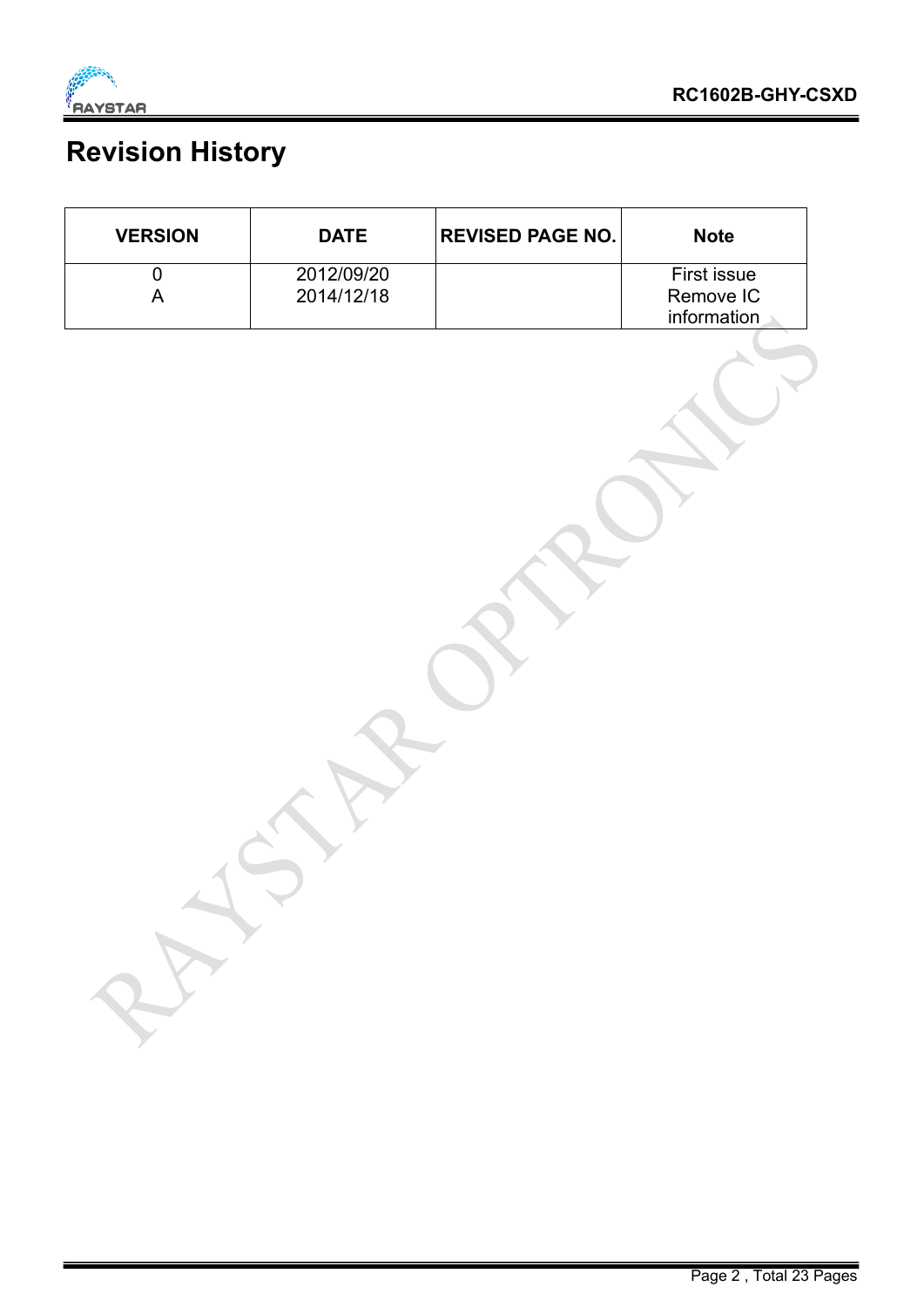

# **Contents**

- 1.General Specification
- 2.Module Classification Information
- 3.Interface Pin Function
- 4.Contour Drawing &Block Diagram
- 5.Character Generator ROM Pattern
- 6.Optical Characteristics
- 7.Absolute Maximum Ratings
- 8.Electrical Characteristics
- 9.Backlight Information
- 10.Reliability
- 11.Inspection specification
- 12.Precautions in use of LCD Modules
- 13.Material List of Components for RoHs
- 14.Recommendable Storage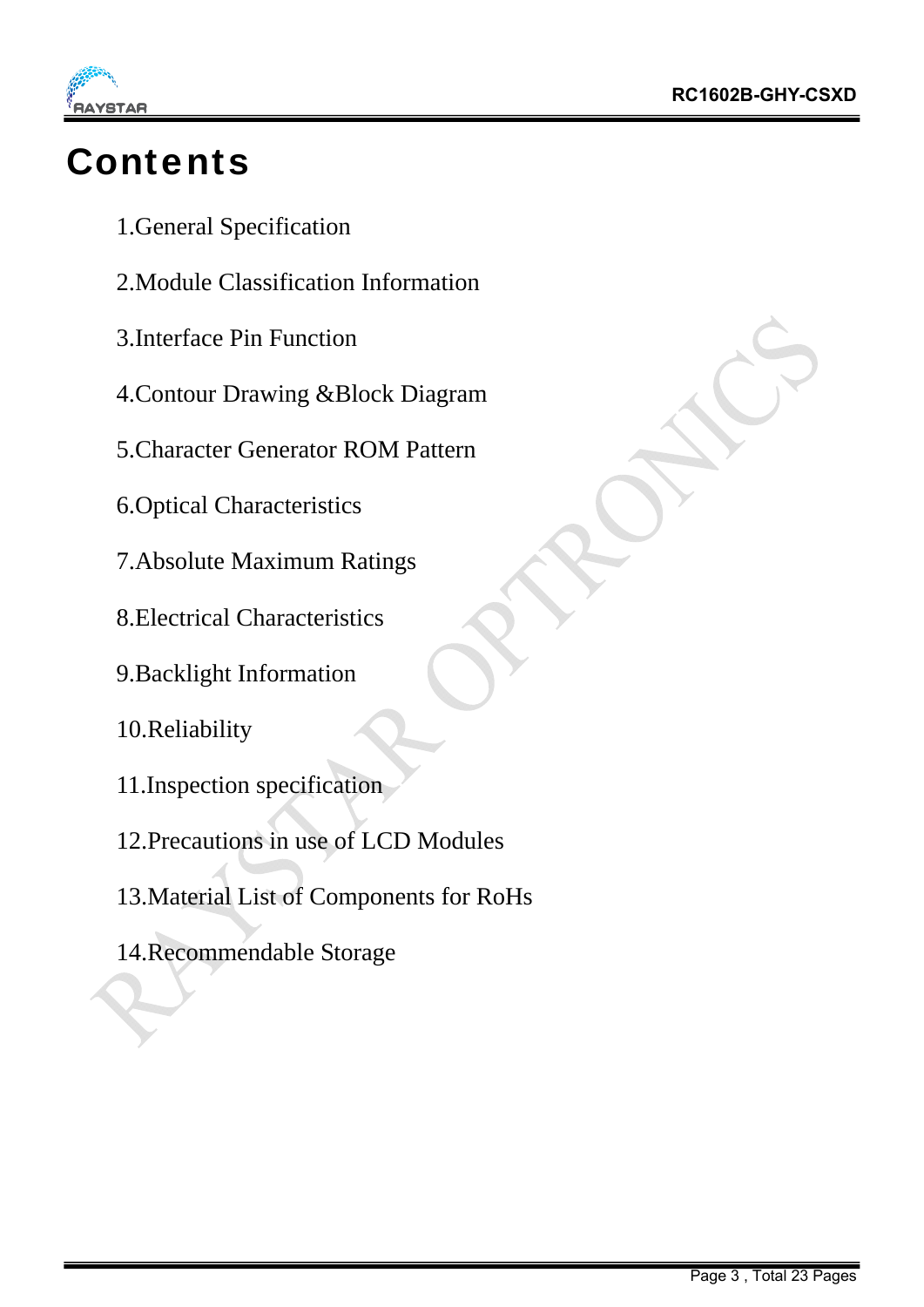

### **1.General Specification**

The Features is described as follow:

- Module dimension: 80.0 x 36.0 x 13.2 (max.) mm
- $\blacksquare$  View area: 66.0 x 16.0 mm
- Active area: 56.20 x 11.5 mm
- Number of Characters: 16 characters x 2 Lines
- Dot size: 0.55 x 0.65 mm
- Dot pitch:  $0.60 \times 0.70$  mm
- Character size: 2.95 x 5.55 mm
- Character pitch: 3.55 x 5.95 mm
- LCD type: STN Positive, Gray Transflective,
- Duty: 1/16
- View direction: 6 o'clock
- Backlight Type: LED, Yellow Green
- IC:ST7066U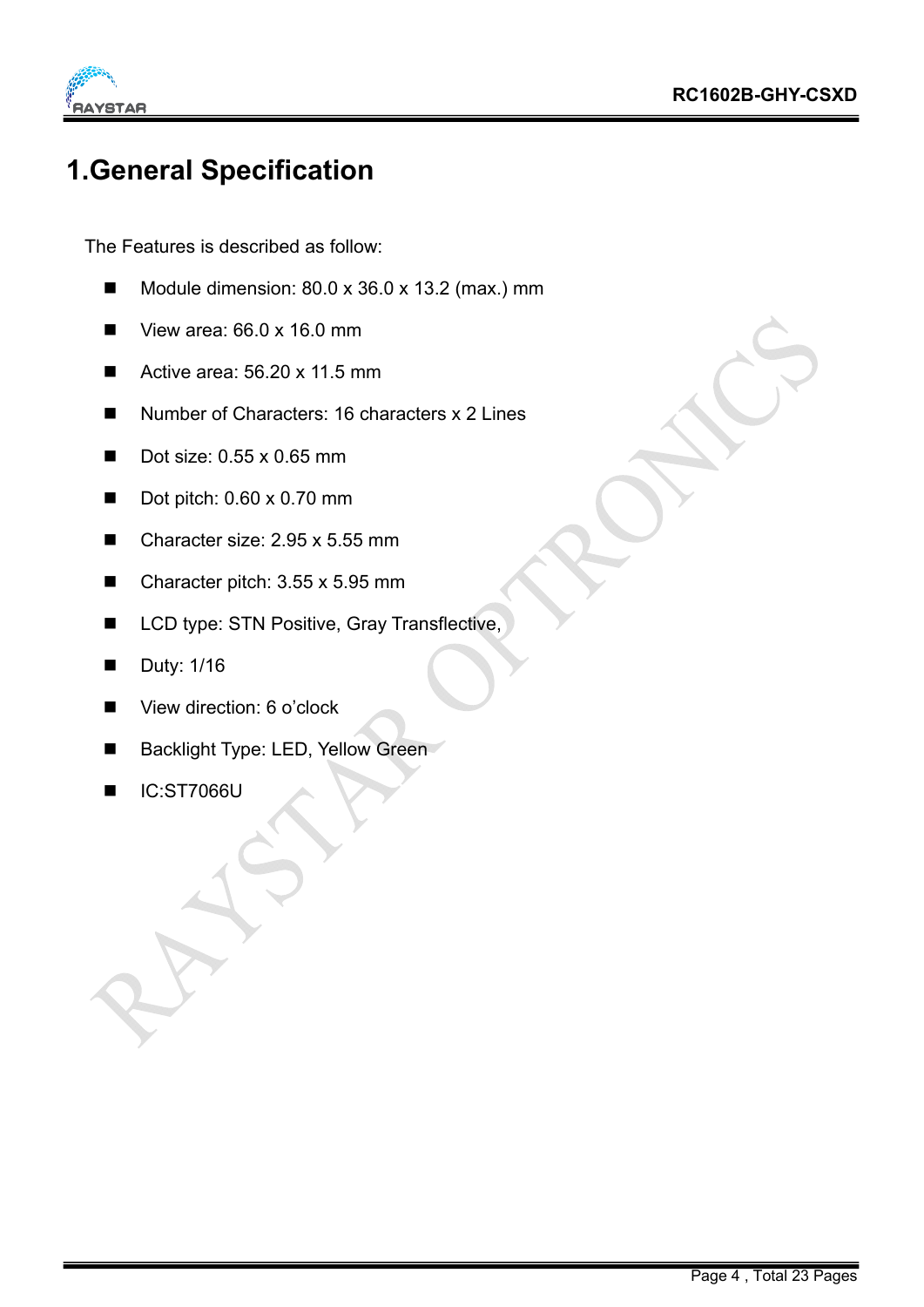

### **2.Module Classification Information**

|  | $\sim$<br>~∽ | --- | $\overline{\phantom{a}}$ | $\sim$ |    | ----- |
|--|--------------|-----|--------------------------|--------|----|-------|
|  |              | ٠Δ  | ___                      | (6)    | __ |       |

| Item           |                           |                                               | <b>Description</b>       |                                 |                                 |  |  |
|----------------|---------------------------|-----------------------------------------------|--------------------------|---------------------------------|---------------------------------|--|--|
| 1              | R: Raystar Optronics Inc. |                                               |                          |                                 |                                 |  |  |
|                |                           | C: Character Type,                            |                          | T:TAB Type                      |                                 |  |  |
| $\overline{2}$ | <b>Display</b>            | G: Graphic Type                               |                          | X:COG Type                      |                                 |  |  |
| 3              |                           | Number of dots: Character 16 words, 02 Lines. |                          |                                 |                                 |  |  |
| 4              | Serials code:             |                                               |                          |                                 |                                 |  |  |
|                |                           | $P\rightarrow TN$ Positive, Gray              |                          | V→FSTN Negative, Blue           |                                 |  |  |
|                |                           | $N \rightarrow TN$ Negative,                  |                          |                                 | T→FSTN Negative, Black          |  |  |
|                |                           | L→VA Negative                                 |                          |                                 | D→FSTN Negative (Double film)   |  |  |
|                |                           | H→ HTN Positive, Gray                         |                          | <b>F→FSTN Positive</b>          |                                 |  |  |
| 5              | <b>LCD</b>                | I→HTN Negative, Black                         |                          | K→FSC Negative                  |                                 |  |  |
|                |                           | U→HTN Negative, Blue                          |                          | S→FSC Positive                  |                                 |  |  |
|                |                           | B→STN Negative, Blue                          |                          |                                 | E→ISTN Negative, Black          |  |  |
|                |                           | G→STN Positive, Gray                          |                          |                                 | C→CSTN Negative, Black          |  |  |
|                |                           | Y→STN Positive, Yellow Green                  |                          |                                 | A→ASTN Negative, Black          |  |  |
|                |                           | A: Reflective, N.T, 6:00                      |                          |                                 | K: Transflective, W.T,12:00     |  |  |
|                | Polarizer                 | D: Reflective, N.T, 12:00                     |                          |                                 | 1 : Transflective, U.T,6:00     |  |  |
|                | Type,                     | G: Reflective, W. T, 6:00                     |                          |                                 | 4 : Transflective, U.T.12:00    |  |  |
|                | Temperature               | J: Reflective, W. T, 12:00                    |                          |                                 | C: Transmissive, N.T,6:00       |  |  |
| $6\phantom{1}$ | range,                    | $0:$ Reflective, U.T, 6:00                    |                          |                                 | F: Transmissive, N.T, 12:00     |  |  |
|                |                           | 3: Reflective, U. T, 12:00                    |                          |                                 | I: Transmissive, W. T, 6:00     |  |  |
|                | View                      | B: Transflective, N.T,6:00                    |                          |                                 | L: Transmissive, W.T,12:00      |  |  |
|                | direction                 | E : Transflective, N.T.12:00                  |                          |                                 | 2: Transmissive, U. T, 6:00     |  |  |
|                |                           | H: Transflective, W.T.6:00                    |                          |                                 | 5 : Transmissive, U.T.12:00     |  |  |
|                |                           | N→ Without backlight                          |                          | W→LED, White                    | H→LED, High light White         |  |  |
|                |                           | $P\rightarrow$ EL, Blue                       |                          | $A \rightarrow$ LED, Amber      | S→LED, Full color               |  |  |
|                |                           | T→EL, Green                                   | $R\rightarrow$ LED, Red  |                                 | J-DIP LED, Blue                 |  |  |
| 7              | <b>Backlight</b>          | D→EL, White                                   |                          | O→LED, Orange                   | K→DIP LED, White                |  |  |
|                |                           | M→EL, Yellow Green                            | $B\rightarrow$ LED, Blue |                                 | $E \rightarrow$ DIP LED, Yellow |  |  |
|                |                           | $F \rightarrow CCFL$ , White                  |                          | $X \rightarrow$ LED, Dual color | $L \rightarrow$ DIP LED, Amber  |  |  |
|                |                           | Y→LED, Yellow Green                           |                          | C→LED, Full color               | $I \rightarrow$ DIP LED, Red    |  |  |
|                |                           | G→LED, Green                                  |                          |                                 |                                 |  |  |
|                |                           | CS: English and Cyrillic standard font        |                          |                                 |                                 |  |  |
| 8              | Special code              | X: Without negative voltage                   |                          |                                 |                                 |  |  |
|                |                           | D: Decreasing LED amount                      |                          |                                 |                                 |  |  |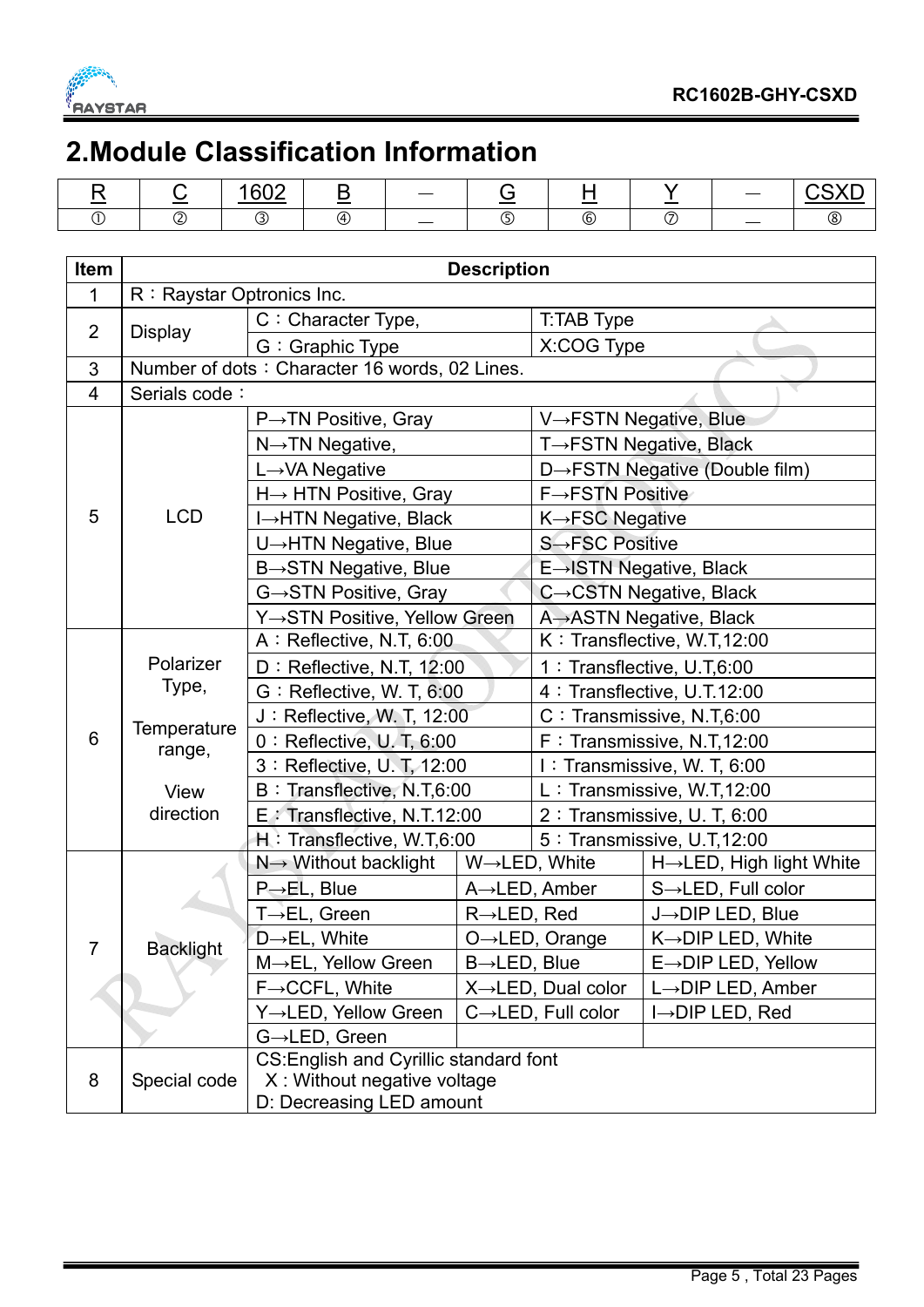

# **3.Interface Pin Function**

| Pin No.                  | <b>Symbol</b>    | Level                | <b>Description</b>                                |
|--------------------------|------------------|----------------------|---------------------------------------------------|
| 1                        | $V_{SS}$         | 0V                   | Ground                                            |
| $\overline{2}$           | $V_{DD}$         | 5.0V                 | Supply Voltage for logic                          |
| 3                        | VO               | (Variable)           | <b>Contrast Adjustment</b>                        |
| $\overline{\mathcal{A}}$ | <b>RS</b>        | H/L                  | H: DATA, L: Instruction code                      |
| 5                        | R/W              | H/L                  | H: Read (Module --> MPU) L: Write(MPU --> Module) |
| 6                        | E                | $H, H \rightarrow L$ | Chip enable signal                                |
| $\overline{7}$           | D <sub>B</sub> 0 | H/L                  | Data bus line                                     |
| 8                        | DB1              | H/L                  | Data bus line                                     |
| 9                        | D <sub>B2</sub>  | H/L                  | Data bus line                                     |
| 10                       | DB <sub>3</sub>  | H/L                  | Data bus line                                     |
| 11                       | DB4              | H/L                  | Data bus line                                     |
| 12                       | DB <sub>5</sub>  | H/L                  | Data bus line                                     |
| 13                       | D <sub>B6</sub>  | H/L                  | Data bus line                                     |
| 14                       | DB7              | H/L                  | Data bus line                                     |
| 15                       | $\mathsf{A}$     |                      | Power supply for $B/L(+)$                         |
| 16                       | Κ                |                      | Power supply for B/L(-)                           |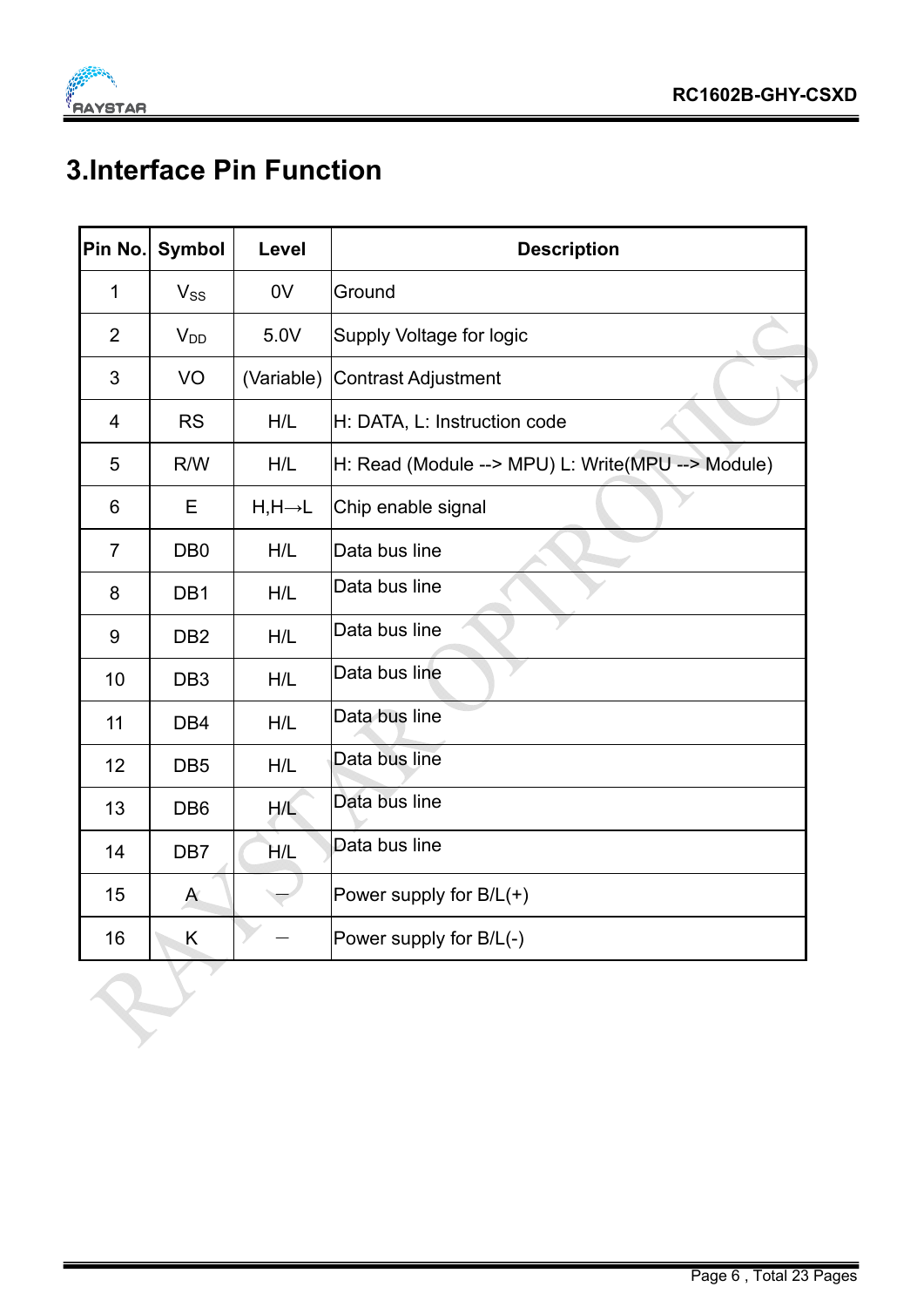### **4.Contour Drawing &Block Diagram**



| Character located 1 2 3 4 5 6 7 8 9 10 11 12 13 14 15 16                                                                                                                  |  |  |  |  |  |  |  |  |
|---------------------------------------------------------------------------------------------------------------------------------------------------------------------------|--|--|--|--|--|--|--|--|
| DDRAM address $[00]01]02[03]04[05]06[07]08[09]0A[0B]0C[0D]0E[0F]$                                                                                                         |  |  |  |  |  |  |  |  |
| DDRAM address $\frac{40}{41} \frac{42}{43} \frac{43}{44} \frac{45}{46} \frac{47}{48} \frac{49}{48} \frac{49}{48} \frac{49}{48} \frac{40}{45} \frac{40}{45} \frac{4F}{4F}$ |  |  |  |  |  |  |  |  |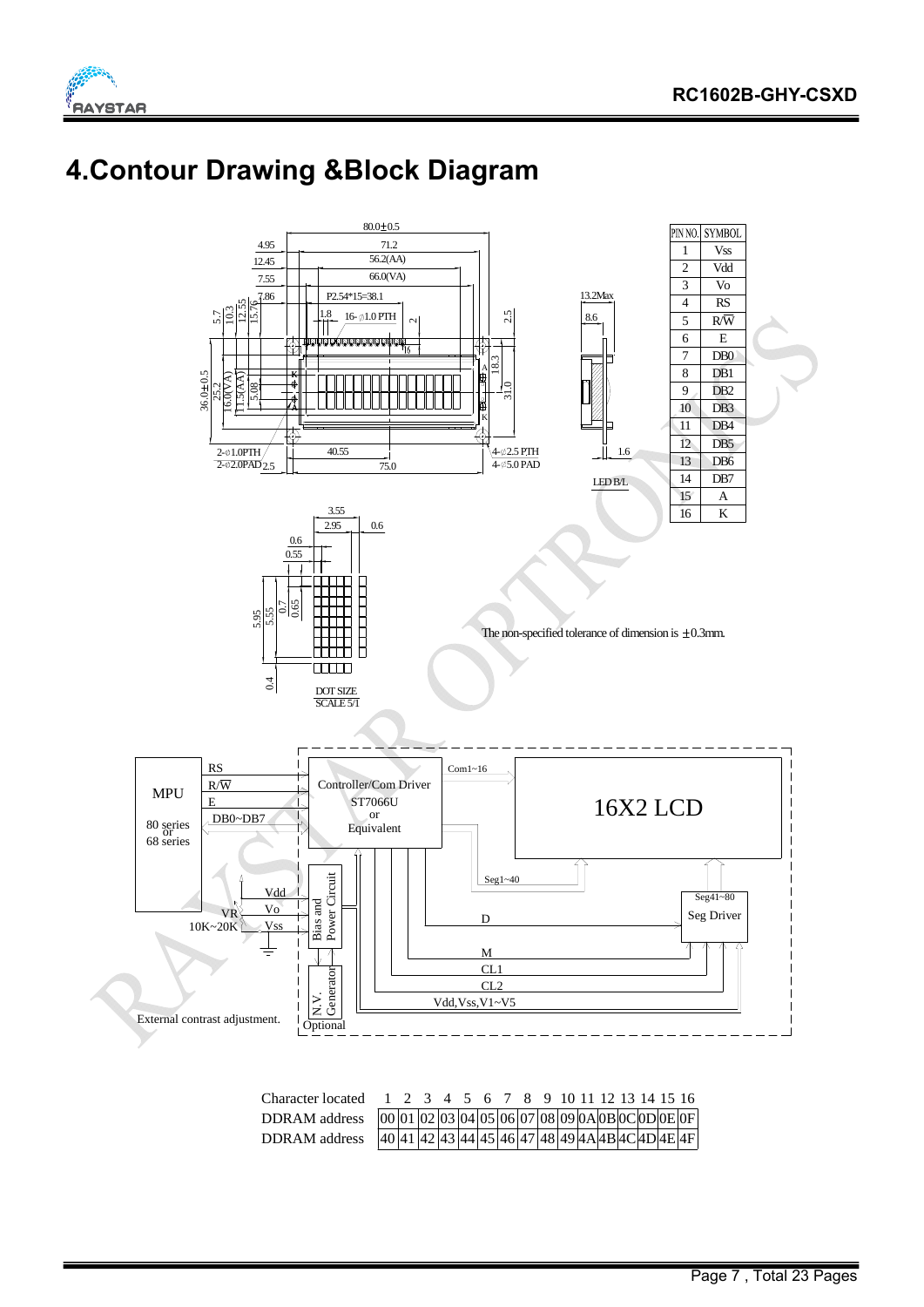

# **5.Character Generator ROM Pattern**

#### Table.2

| $b7 - b4$<br>$b3-10$ | 0000 0001         | 10010 | 0011                          |                        | 0100 0101 0110 |        | 0111    | 1000 | 1001 | 1010         | 1011    | 1100   | 1101 | 1110     | 1111               |  |
|----------------------|-------------------|-------|-------------------------------|------------------------|----------------|--------|---------|------|------|--------------|---------|--------|------|----------|--------------------|--|
| 0000 RAM<br>(1)      | CG                |       | H                             | U                      | P              |        | 膷       |      |      | 爴            | 鬮       | щ      |      | Ā        | ш                  |  |
| 0001                 | (2)               |       | 1                             | 鼺                      | 闄              | W.     | m       |      |      |              | <br>Ħ   | 賱      | I.   | ▦        | ij                 |  |
| 0010                 | (3)               | 21    | 飁                             | ₩                      | <br>P          | H      | 睜       |      |      | E,           | H       | 躙      | U,   | 瞤        | ğ,                 |  |
| 0011                 | (4)               | Ħ     | ÿ.<br>₩                       | w                      | <br>w.<br>ш    | ₩      | W       |      |      | 朤            | 鷴       | I<br>H | H    | 闗        | H                  |  |
| 0100                 | (5)               | H     | Ħ                             | ▦                      | <br>ŧ          | Ш      | H       |      |      | <br>Wю<br>ш. | ▦       | E      | ₩    | 鼺        | 闗                  |  |
| 0101                 | (6)               | Ħ     | 踙<br>ш.                       | <b>HELL</b><br>脚<br>Ьw | ▦              | ₩      | ₩       |      |      | ä,           | ╌<br>H. | 臘      | Ħ    | 凲        | ⊞<br>ж<br>ш.       |  |
| 0110                 | $\left( 7\right)$ | f.    | b                             | <b>TILL</b><br>藤       | 壨              | ŧ      | ▦       |      |      | Ħ            | 闍       | 闄      | M    | 臘        | ш<br>W.            |  |
| 0111                 | (8)               | Ø.    | ı                             | M                      | H              | 9      | 闢       |      |      | I            | D.      | Ħ      | I    | r.       | I                  |  |
| 1000                 | (1)               |       | ₩                             | H                      | H              | ŀ<br>Ë | Ħ       |      |      |              | 鬬       | ▦      | Ħ    |          | ŧ                  |  |
| 1001                 | (2)               | ₽     | ш<br>♦                        | H                      | W              | U      | ш<br>m. |      |      | ÿ.           | 繭       | 膷      | H    | n v      | m a<br>an in<br>×. |  |
| 1010                 | (3)               | 翢     | ĕ                             | $\color{red}\phi$      | m,<br>▦        | ▦      | E       |      |      | ¢            | H       | 膷      | U,   | 爴<br>蹶   | B                  |  |
| 1011                 | (4)               | 躣     | ij                            | H.                     | ш.             | H      | 圕       |      |      | ш            | H       | n y    | Ħ    | F        | Ŧ                  |  |
| 1100                 | (5)               | y.    | #                             | 鼺                      | 躝              | I      | 翢       |      |      | ▦            | ш       | 1      | H    | Ħ        | H                  |  |
| 1101                 | (6)               |       | <b>HOOKE</b><br><b>MARKET</b> | Ħ                      | I              | 臘      | 酾       |      |      | 1            | 鼺       | 膷      | 鬬    | ∎        | I                  |  |
| 1110                 | Ø)                | ш     | I                             | 膷                      | m              | ₩      | Ħ       |      |      | l<br>Ř.      | m       | 肅      | H    | MM.<br>₩ | 閳                  |  |
| 1111                 | (8)               |       | ∦                             | 8                      | --             | ▦      | 膷       |      |      | Ħ<br>m.      | m<br>P  | 臘      | ×    | ₩        | ▒                  |  |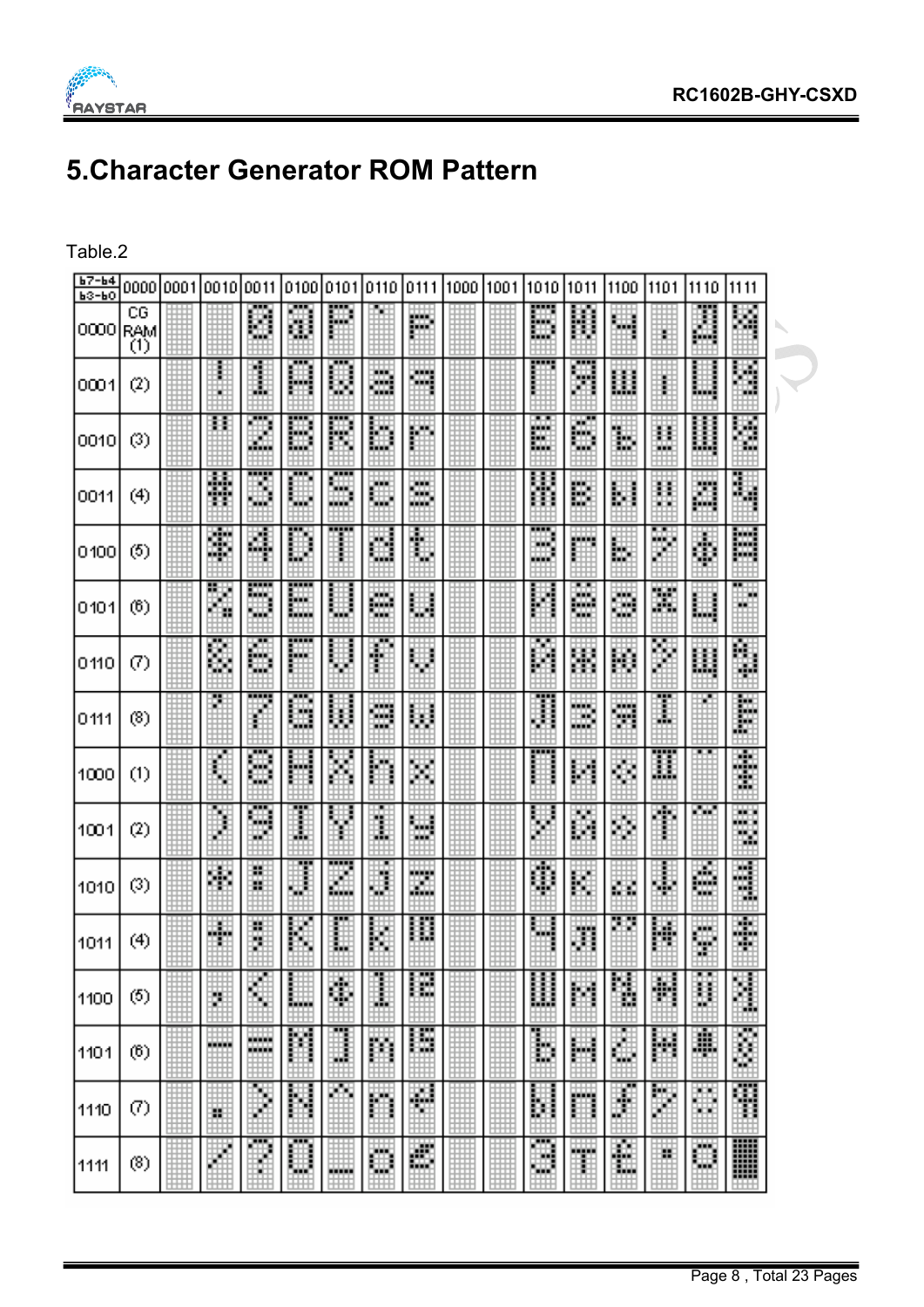

### **6.Optical Characteristics**

| <b>Item</b>           | <b>Symbol</b>         | <b>Condition</b> | Min         | <b>Typ</b> | Max | <b>Unit</b>             |
|-----------------------|-----------------------|------------------|-------------|------------|-----|-------------------------|
|                       | $\boldsymbol{\theta}$ | $CR \geq 2$      | $\mathbf 0$ |            | 20  | $\psi$ = 180 $^{\circ}$ |
|                       | $\theta$              | $CR \geq 2$      | $\mathbf 0$ |            | 40  | $\psi = 0^{\circ}$      |
| <b>View Angle</b>     | $\boldsymbol{\theta}$ | $CR \geq 2$      | $\mathbf 0$ |            | 30  | $\psi = 90^{\circ}$     |
|                       | $\theta$              | $CR \geq 2$      | $\mathbf 0$ |            | 30  | $\Psi$ = 270 $^{\circ}$ |
| <b>Contrast Ratio</b> | <b>CR</b>             |                  |             | 3          |     |                         |
|                       | T rise                |                  |             | 150        | 200 | ms                      |
| <b>Response Time</b>  | T fall                |                  |             | 150        | 200 | ms                      |

**Definition of Operation Voltage (Vop)** Definition of Response Time (Tr, Tf)



Operating Voltage : Vop Viewing Angle(θ, φ) : 0°, 0°

Frame Frequency : 64 HZ Driving Waveform : 1/N duty , 1/a bias

#### **Definition of viewing angle(CR≥2)**

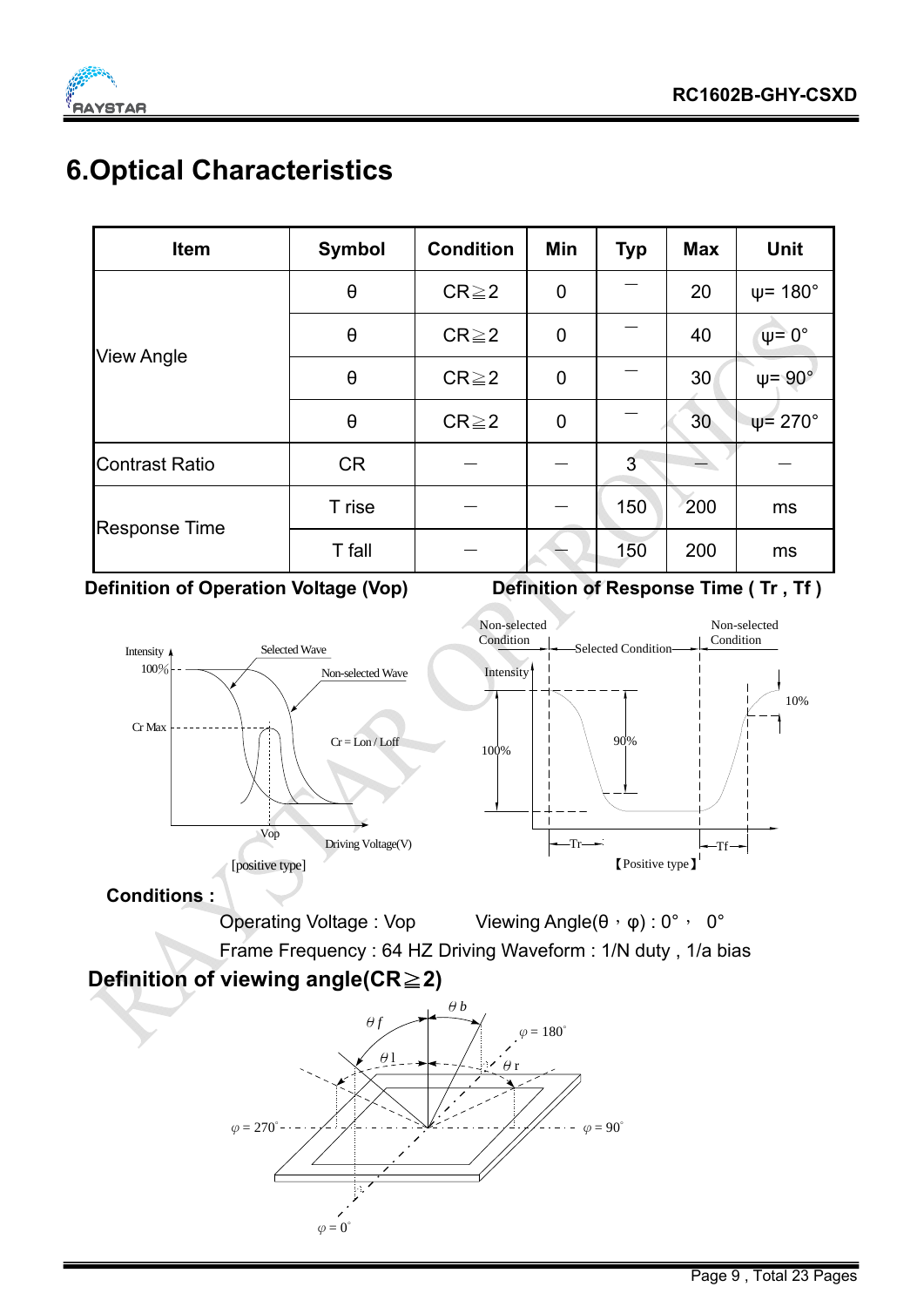

# **7.Absolute Maximum Ratings**

| <b>Item</b>                     | <b>Symbol</b>       | Min      | <b>Typ</b> | <b>Max</b> | <b>Unit</b>          |
|---------------------------------|---------------------|----------|------------|------------|----------------------|
| <b>Operating Temperature</b>    | $T_{OP}$            | $-20$    |            | $+70$      | $\mathrm{C}^{\circ}$ |
| Storage Temperature             | $T_{ST}$            | $-30$    |            | $+80$      | $\overline{C}$       |
| Input Voltage                   | $V_{\rm I}$         | $V_{SS}$ |            | $V_{DD}$   |                      |
| <b>Supply Voltage For Logic</b> | $V_{DD}$ - $V_{SS}$ | $-0.3$   |            |            |                      |
| <b>Supply Voltage For LCD</b>   | $V_{DD}$ - $V_{O}$  | $-0.3$   |            | 13         | V                    |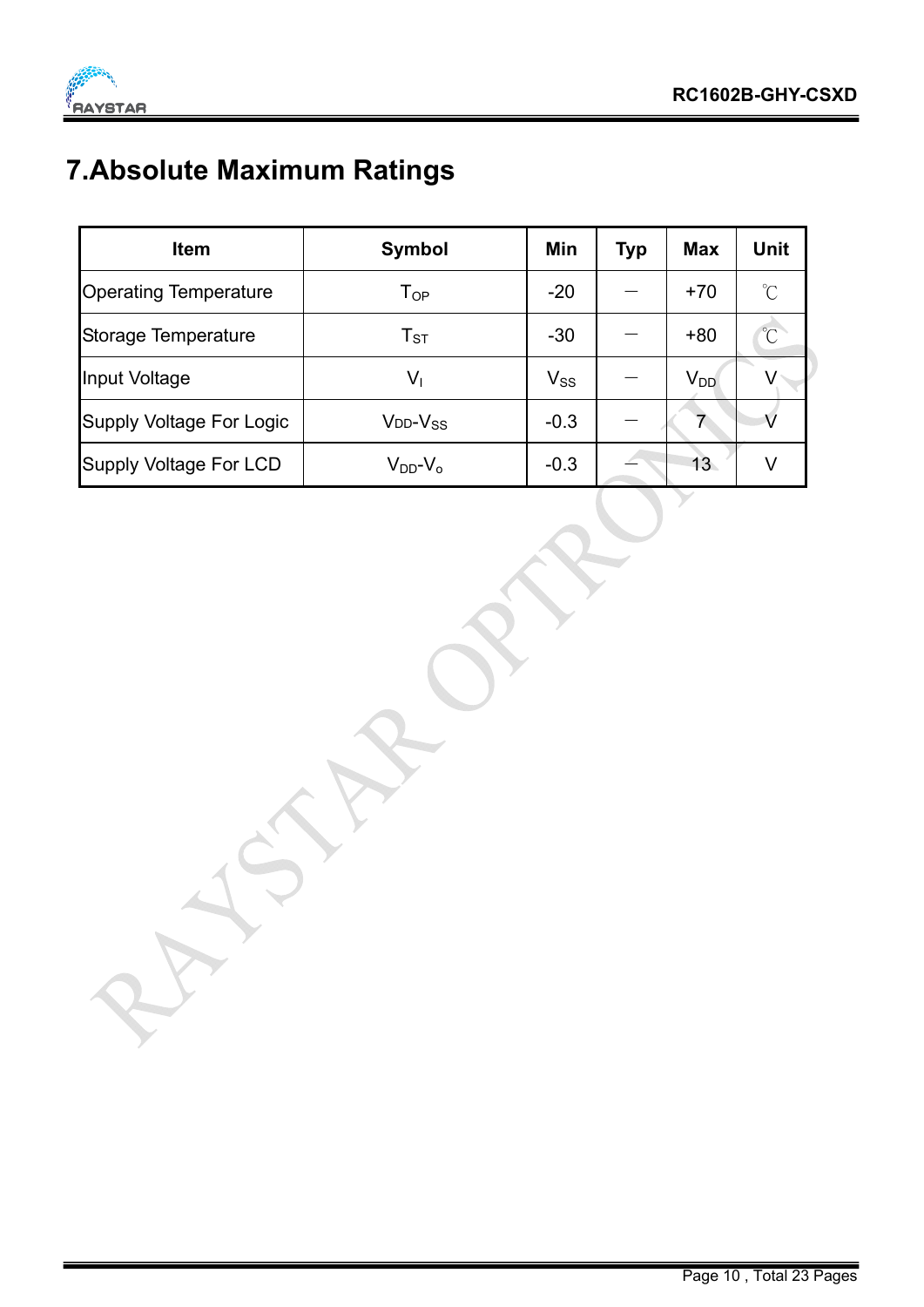

# **8.Electrical Characteristics**

| <b>Item</b>              | Symbol              | <b>Condition</b>   | Min                 | <b>Typ</b> | <b>Max</b>            | <b>Unit</b>             |
|--------------------------|---------------------|--------------------|---------------------|------------|-----------------------|-------------------------|
| Supply Voltage For Logic | $V_{DD}$ - $V_{SS}$ |                    | 4.5                 | 5.0        | 5.5                   | V                       |
| Supply Voltage For LCD   |                     | Ta=-20 $\degree$ C |                     |            | 5.2                   | $\overline{\mathsf{V}}$ |
| *Note                    | $V_{DD}$ - $V_0$    | Ta=25 $^{\circ}$ C | 3.6                 | 3.7        | 3.8                   |                         |
|                          |                     | Ta=70 $^{\circ}$ C | 3.2                 |            |                       | $\vee$                  |
| Input High Volt.         | V <sub>IH</sub>     |                    | 0.7 V <sub>DD</sub> |            | <b>V<sub>DD</sub></b> | V                       |
| Input Low Volt.          | $V_{IL}$            |                    | <b>Vss</b>          |            | 0.6                   | $\vee$                  |
| Output High Volt.        | $V_{OH}$            |                    | 3.9                 |            | <b>V<sub>DD</sub></b> | $\vee$                  |
| Output Low Volt.         | $V_{OL}$            |                    | $\mathbf 0$         |            | 0.4                   | V                       |
| <b>Supply Current</b>    | $I_{DD}$            | $V_{DD} = 5.0 V$   | 1.0                 | 1.2        | 1.5                   | mA                      |

\* Note: Please design the VOP adjustment circuit on customer's main board

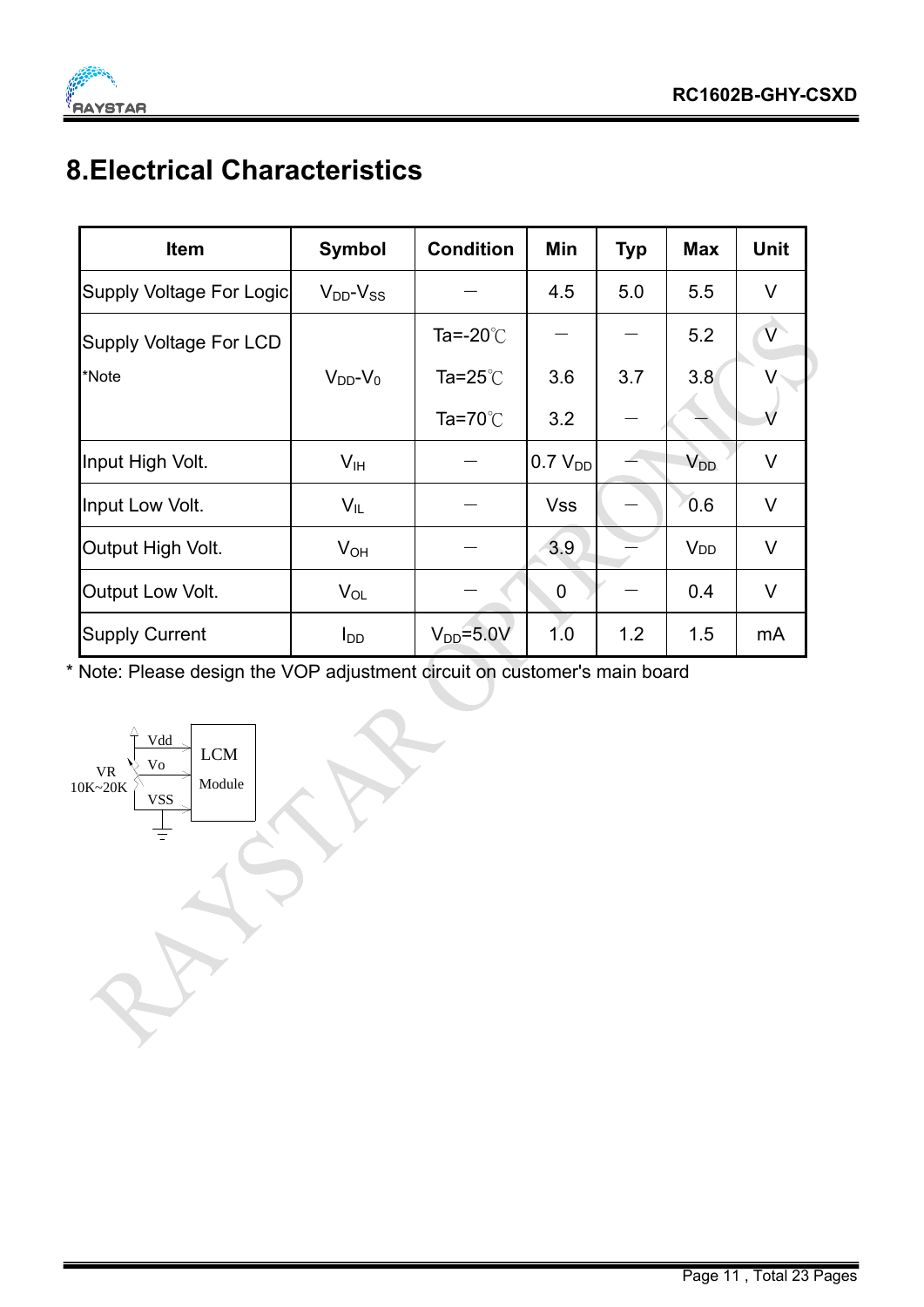### **9.Backlight Information**

#### **Specification**

| <b>PARAMETER</b>          | <b>SYMBOL</b>       | <b>MIN</b> | <b>TYP</b> | <b>MAX</b> | <b>UNIT</b>       | <b>CONDITION</b><br>TEST |
|---------------------------|---------------------|------------|------------|------------|-------------------|--------------------------|
| <b>Supply Current</b>     | <b>ILED</b>         | 90         | 100        | 120        | lmA               | lV=4.2V                  |
| <b>Supply Voltage</b>     | IV                  | 4.0        | 4.2        | 4.4        | V                 |                          |
| <b>Reverse Voltage VR</b> |                     |            |            | 8          | V                 |                          |
| Luminance                 | IV                  | 128        | 154        |            | CD/M <sup>2</sup> | ILED=100mA               |
| (Without LCD)             |                     |            |            |            |                   |                          |
| <b>Wave Length</b>        | λp                  | 568        | 572        | 575        | n <b>m</b>        | IILED=100mA              |
| <b>Life Time</b>          |                     |            | 100000     |            | Hr.               | ILED≤100mA               |
|                           |                     |            |            |            |                   | 25℃,50-60%RH             |
| <b>Color</b>              | <b>Yellow Green</b> |            |            |            |                   |                          |

**Note: The LED of B/L is drive by current only, drive voltage is for reference only. drive voltage can make driving current under safety area (current between minimum and maximum).** 

2.Drive from pin15,pin16



ill never get Vee output from pin15)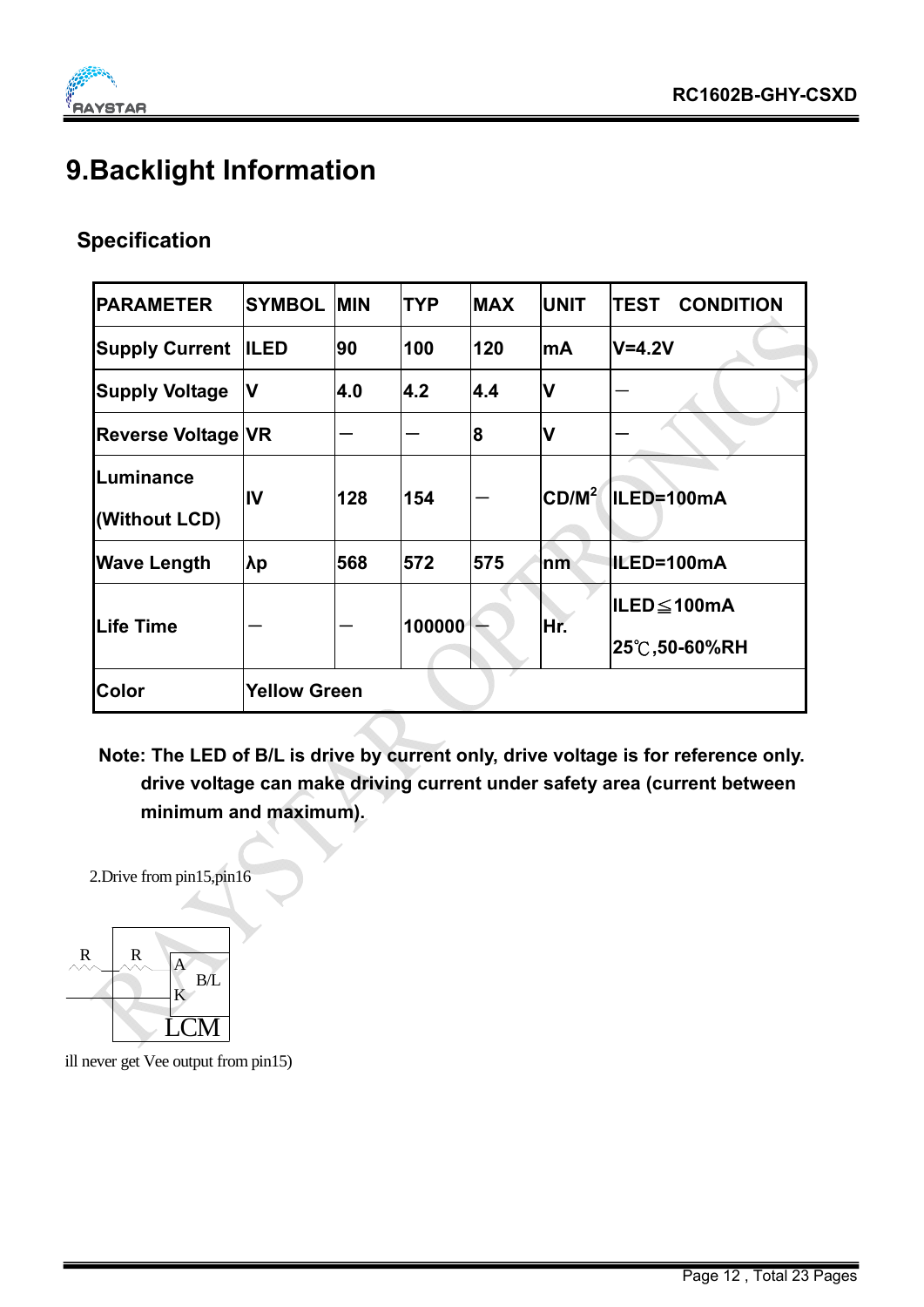

### **10.Reliability**

#### **Content of Reliability Test (Wide temperature, -20**℃**~70 )** ℃

|                                       | <b>Environmental Test</b>                                                                                                                                                              |                                                                                                                                                                 |             |
|---------------------------------------|----------------------------------------------------------------------------------------------------------------------------------------------------------------------------------------|-----------------------------------------------------------------------------------------------------------------------------------------------------------------|-------------|
| <b>Test Item</b>                      | <b>Content of Test</b>                                                                                                                                                                 | <b>Test Condition</b>                                                                                                                                           | <b>Note</b> |
| <b>High Temperature</b><br>storage    | Endurance test applying the high storage temperature 80°C<br>for a long time.                                                                                                          | 200hrs                                                                                                                                                          | 2           |
| Low Temperature<br>storage            | Endurance test applying the low storage temperature<br>for a long time.                                                                                                                | $-30^{\circ}$ C<br>200hrs                                                                                                                                       | 1,2         |
| <b>High Temperature</b><br>Operation  | Endurance test applying the electric stress (Voltage &<br>Current) and the thermal stress to the element for a<br>long time.                                                           | 70°C<br>200hrs                                                                                                                                                  |             |
| Low Temperature<br>Operation          | Endurance test applying the electric stress under low<br>temperature for a long time.                                                                                                  | $-20^{\circ}$ C<br>200hrs                                                                                                                                       | 1           |
| High Temperature/<br>Humidity storage | The module should be allowed to stand at<br>60°C,90%RH max<br>For 96hrs under no-load condition excluding the<br>polarizer,<br>Then taking it out and drying it at normal temperature. | 60℃,90%RH<br>96hrs                                                                                                                                              | 1,2         |
| Thermal shock<br>resistance           | The sample should be allowed stand the following 10<br>cycles of operation<br>-20°C<br>70°C<br>$25^{\circ}$ C<br>30 <sub>min</sub><br>30min<br>5 <sub>min</sub><br>1 cycle             | -20℃/70℃<br>10 cycles                                                                                                                                           |             |
| Vibration test                        | Endurance test applying the vibration during<br>transportation and using.                                                                                                              | Total fixed amplitude :<br>1.5 <sub>mm</sub><br>Vibration Frequency:<br>10~55Hz<br>One cycle 60<br>seconds to 3<br>directions of X, Y, Z for<br>Each 15 minutes | 3           |
| Static electricity test               | Endurance test applying the electric stress to the<br>terminal.                                                                                                                        | VS=800V,RS=1.5kΩ<br>$CS=100pF$<br>1 time                                                                                                                        |             |

**Note1: No dew condensation to be observed.** 

**Note2: The function test shall be conducted after 4 hours storage at the normal** 

 **Temperature and humidity after remove from the test chamber.** 

**Note3: The packing have to including into the vibration testing.**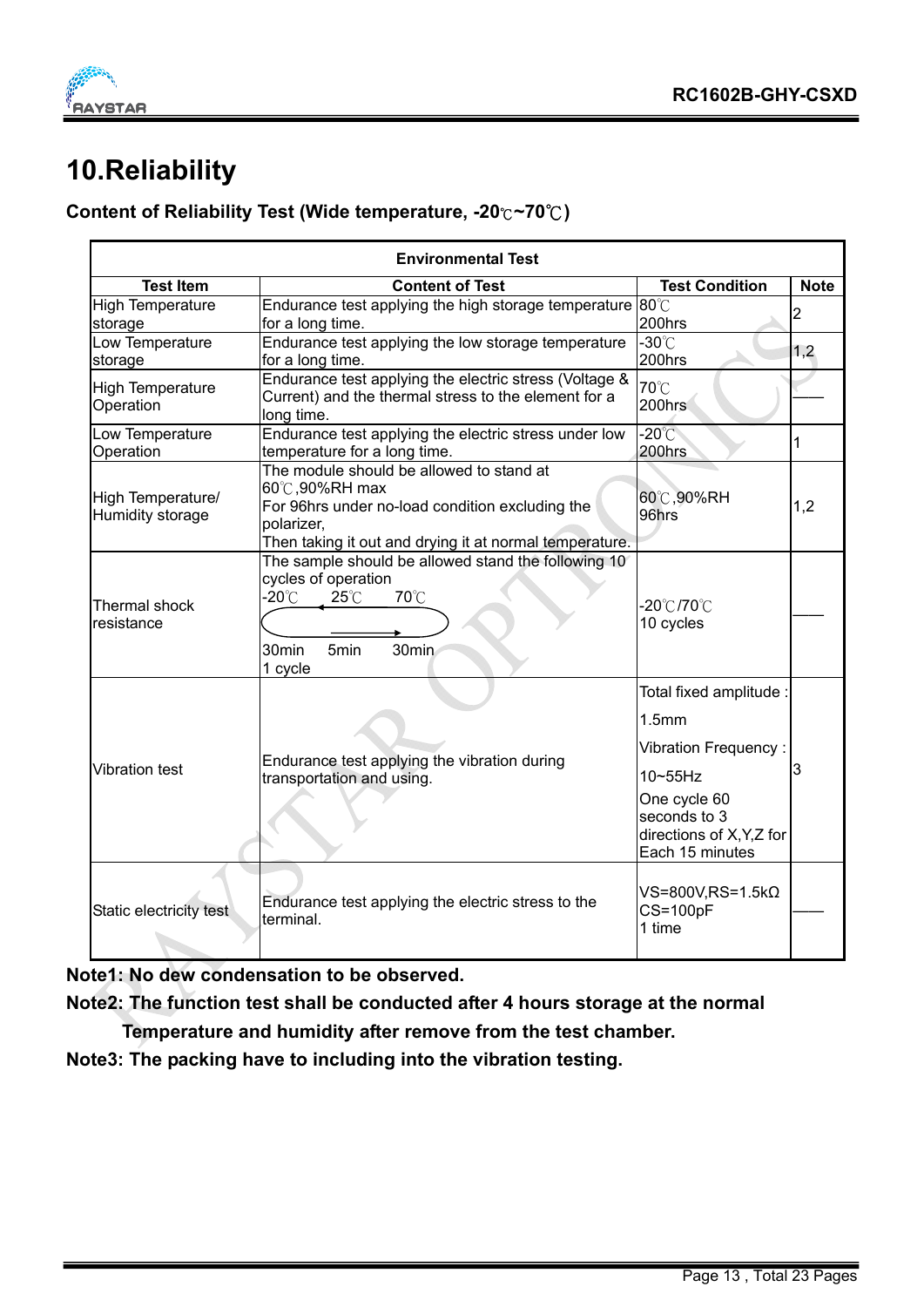

# **11.Inspection specification**

| <b>NO</b> | Item                                                                         | Criterion                                                                                                                                                                                                                                                                                                                  |                                             |                                                                                                                                                                                                       |                                                                                                                            | <b>AQL</b> |
|-----------|------------------------------------------------------------------------------|----------------------------------------------------------------------------------------------------------------------------------------------------------------------------------------------------------------------------------------------------------------------------------------------------------------------------|---------------------------------------------|-------------------------------------------------------------------------------------------------------------------------------------------------------------------------------------------------------|----------------------------------------------------------------------------------------------------------------------------|------------|
| 01        | Electrical<br>Testing                                                        | 1.1 Missing vertical, horizontal segment, segment contrast<br>defect.<br>1.2 Missing character, dot or icon.<br>1.3 Display malfunction.<br>1.4 No function or no display.<br>1.5 Current consumption exceeds product specifications.<br>1.6 LCD viewing angle defect.<br>1.7 Mixed product types.<br>1.8 Contrast defect. |                                             |                                                                                                                                                                                                       |                                                                                                                            | 0.65       |
|           | Black or white                                                               | 2.1 White and black spots on display $\leq 0.25$ mm, no more than                                                                                                                                                                                                                                                          |                                             |                                                                                                                                                                                                       |                                                                                                                            |            |
| 02        | spots on LCD<br>(display only)                                               | three white or black spots present.                                                                                                                                                                                                                                                                                        |                                             |                                                                                                                                                                                                       | 2.2 Densely spaced: No more than two spots or lines within 3mm                                                             | 2.5        |
| 03        | <b>LCD black</b><br>spots, white<br>spots,<br>contamination<br>(non-display) | 3.1 Round type : As following drawing<br>$\Phi = (x + y)/2$<br>3.2 Line type : (As following drawing)<br>w<br>Ŧ.                                                                                                                                                                                                           | Length<br>$L \le 3.0$<br>$L \le 2.5$<br>--- | <b>SIZE</b><br>$\Phi \leq 0.10$<br>$0.10 < \Phi \le 0.20$<br>$0.20 \le \Phi \le 0.25$<br>$0.25<\Phi$<br>Width<br>$W \le 0.02$<br>$0.02\!<\!W\!\leq\!0.03$<br>$0.03\!<\!W\!\leq\!0.05$<br>$0.05\!<\!W$ | Acceptable Q TY<br>Accept no dense<br>2<br>1<br>0<br>Acceptable Q TY<br>Accept no dense<br>$\overline{2}$<br>As round type | 2.5<br>2.5 |
| 04        | Polarizer<br>bubbles                                                         | If bubbles are visible,<br>judge using black spot<br>specifications, not easy<br>to find, must check in<br>specify direction.                                                                                                                                                                                              |                                             | Size $\Phi$<br>$\Phi \leq 0.20$<br>$0.20\!<\!\Phi\!\leq\!0.50$<br>$0.50\!<\!\Phi\!\leq\!1.00$<br>$1.00<\Phi$<br>Total Q TY                                                                            | Acceptable Q TY<br>Accept no dense<br>3<br>$\overline{2}$<br>0<br>3                                                        | 2.5        |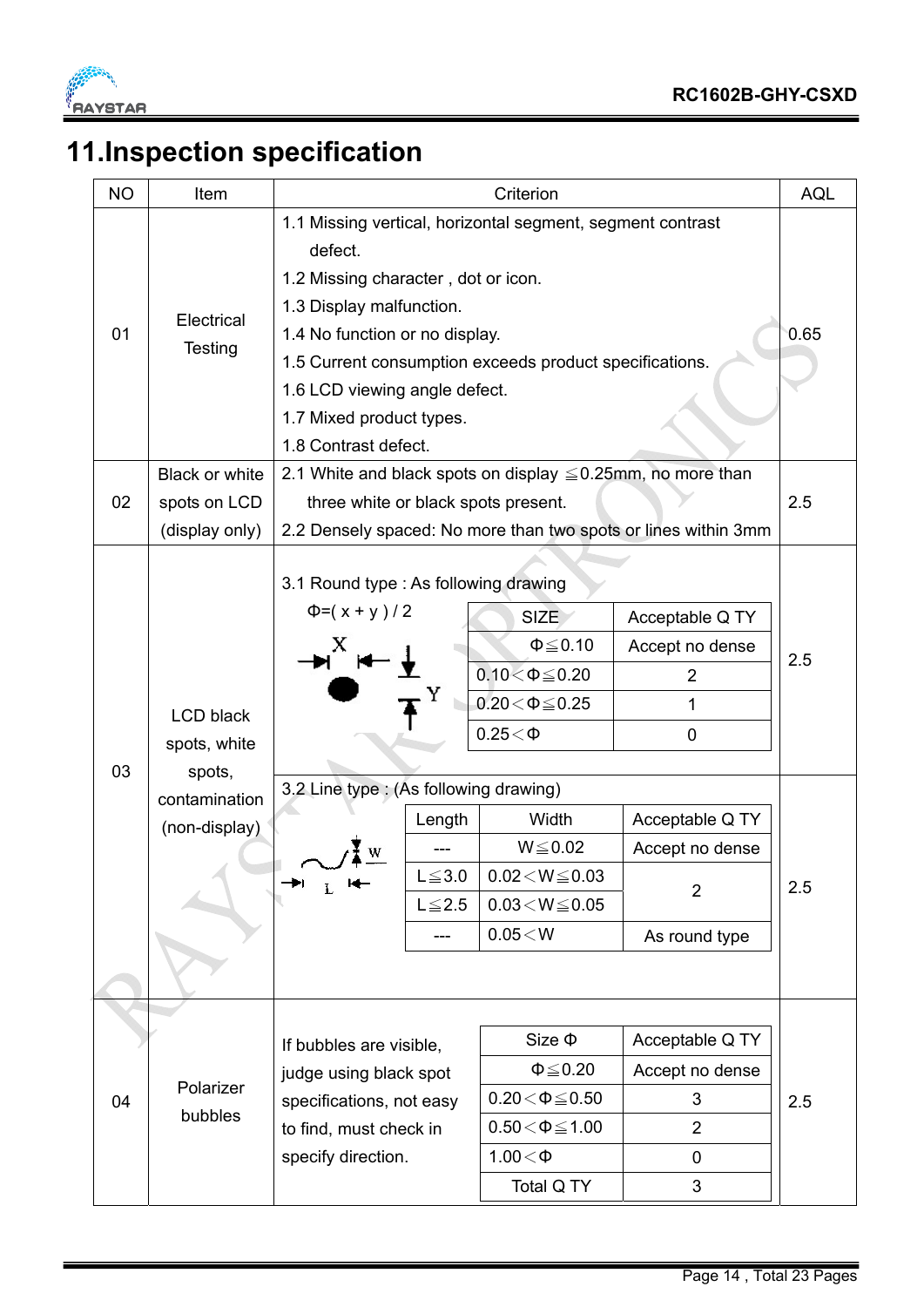

| <b>NO</b> | Item             | <b>AQL</b><br>Criterion                                 |                                                                           |                |     |
|-----------|------------------|---------------------------------------------------------|---------------------------------------------------------------------------|----------------|-----|
| 05        | <b>Scratches</b> | Follow NO.3 LCD black spots, white spots, contamination |                                                                           |                |     |
|           |                  | Symbols Define:                                         |                                                                           |                |     |
|           |                  | x: Chip length                                          | y: Chip width z: Chip thickness                                           |                |     |
|           |                  | k: Seal width                                           | t: Glass thickness a: LCD side length                                     |                |     |
|           |                  | L: Electrode pad length:                                |                                                                           |                |     |
|           |                  |                                                         |                                                                           |                |     |
|           |                  | 6.1 General glass chip:                                 |                                                                           |                |     |
|           |                  |                                                         | 6.1.1 Chip on panel surface and crack between panels:                     |                |     |
|           |                  |                                                         |                                                                           |                |     |
|           |                  | z: Chip thickness                                       | y: Chip width                                                             | x: Chip length |     |
|           |                  | $Z \leq 1/2t$                                           | Not over viewing                                                          | x≦1/8a         |     |
| 06        | Chipped          |                                                         | area                                                                      |                | 2.5 |
|           | glass            | $1/2t < z \leq 2t$                                      | Not exceed 1/3k                                                           | x≦1/8a         |     |
|           |                  |                                                         | $\odot$ If there are 2 or more chips, x is total length of each chip.     |                |     |
|           |                  |                                                         |                                                                           |                |     |
|           |                  | 6.1.2 Corner crack:                                     |                                                                           |                |     |
|           |                  |                                                         |                                                                           |                |     |
|           |                  |                                                         |                                                                           |                |     |
|           |                  |                                                         |                                                                           |                |     |
|           |                  |                                                         |                                                                           |                |     |
|           |                  |                                                         |                                                                           |                |     |
|           |                  |                                                         |                                                                           |                |     |
|           |                  | z: Chip thickness                                       | y: Chip width                                                             | x: Chip length |     |
|           |                  | $Z \leq 1/2t$                                           | Not over viewing                                                          | $x \leq 1/8a$  |     |
|           |                  |                                                         | area                                                                      |                |     |
|           |                  | $1/2t < z \leq 2t$                                      | Not exceed 1/3k                                                           | x≦1/8a         |     |
|           |                  |                                                         | $\odot$ If there are 2 or more chips, x is the total length of each chip. |                |     |
|           |                  |                                                         |                                                                           |                |     |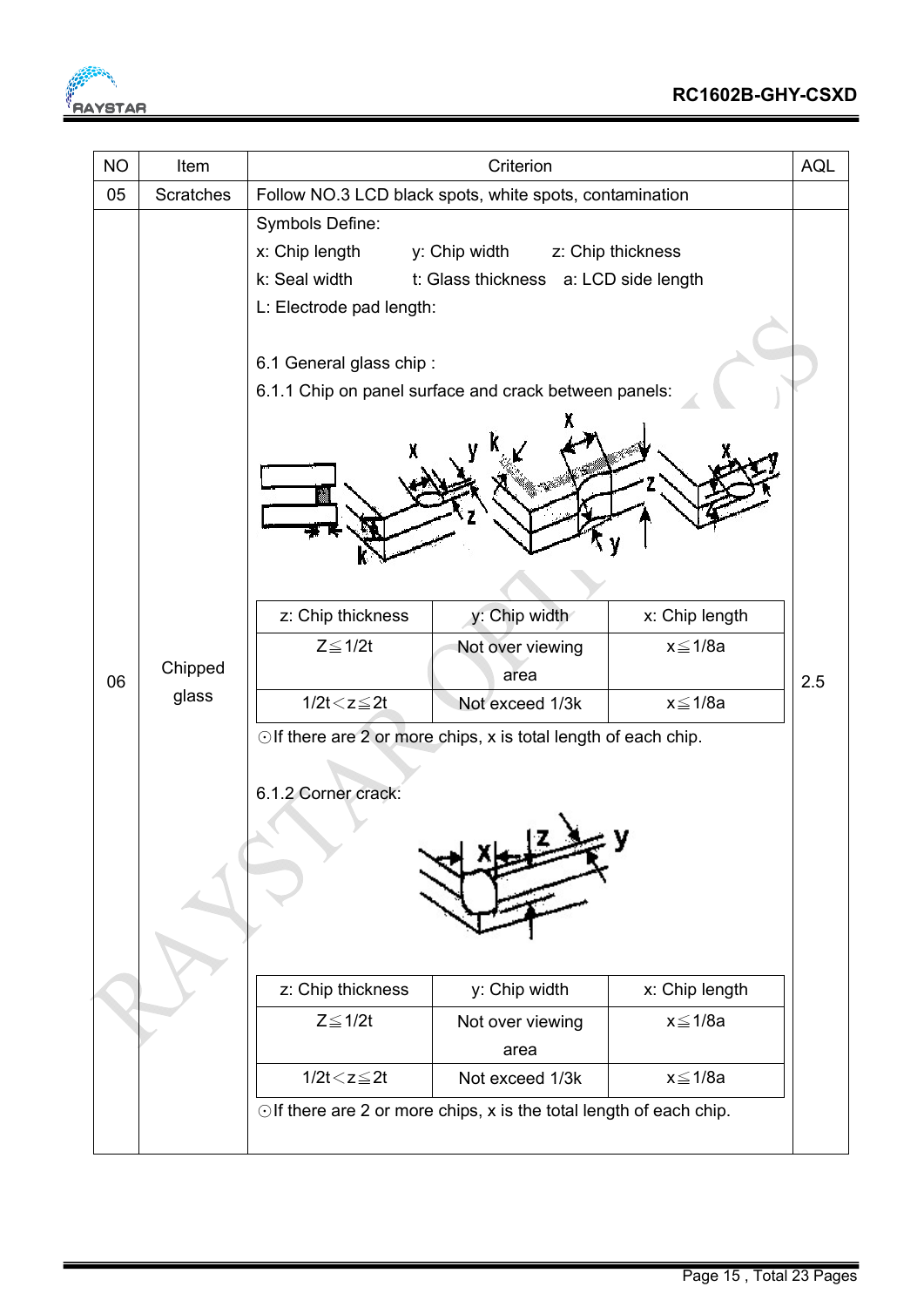

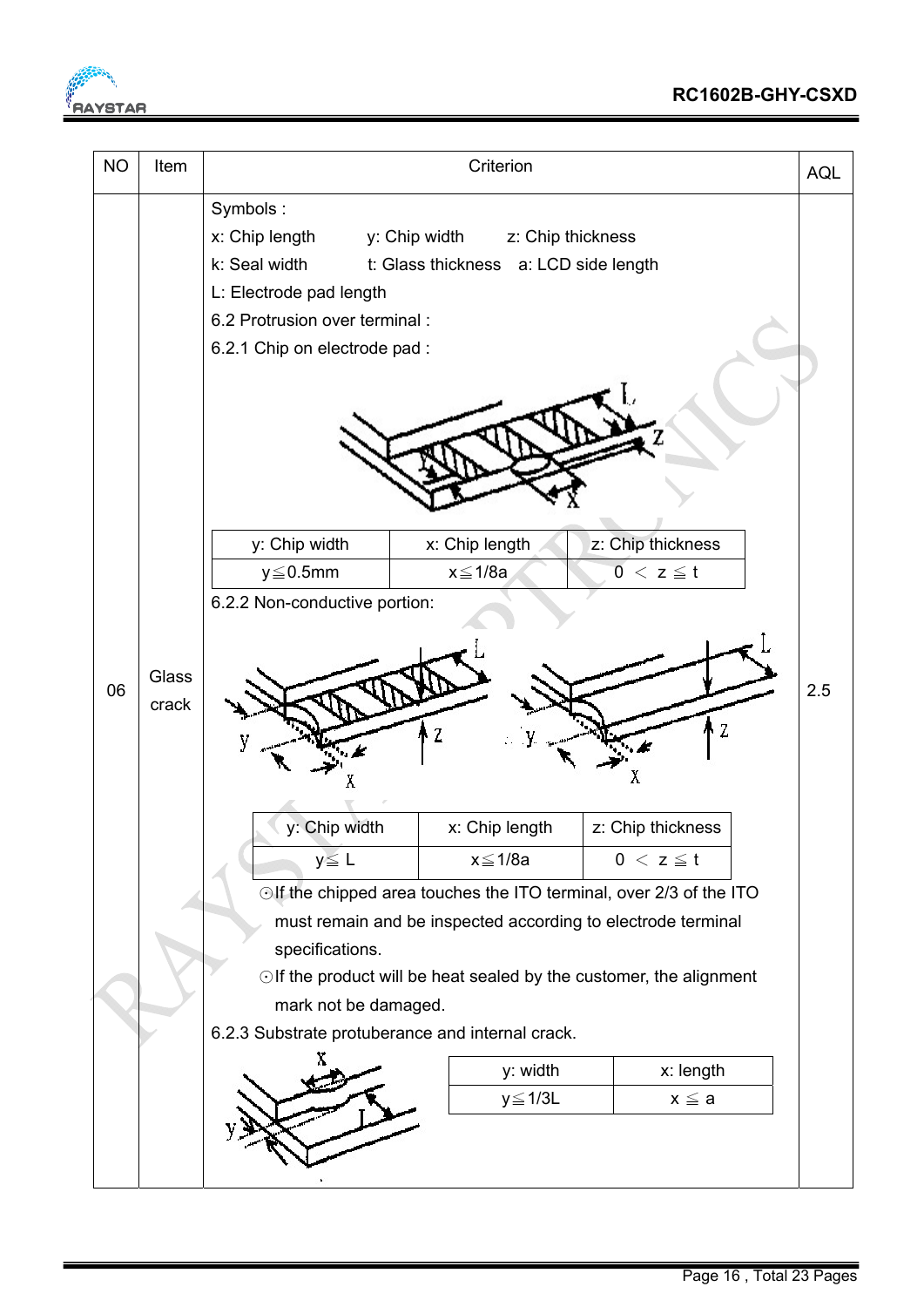**FALL** 

| <b>NO</b> | Item                         | Criterion                                                                                                                                                                                                                             |             |  |
|-----------|------------------------------|---------------------------------------------------------------------------------------------------------------------------------------------------------------------------------------------------------------------------------------|-------------|--|
| 07        | Cracked glass                | The LCD with extensive crack is not acceptable.                                                                                                                                                                                       |             |  |
| 08        | <b>Backlight</b><br>elements | 0.65<br>8.1 Illumination source flickers when lit.<br>2.5<br>8.2 Spots or scratched that appear when lit must be judged.<br>Using LCD spot, lines and contamination standards.<br>8.3 Backlight doesn't light or color wrong.<br>0.65 |             |  |
| 09        | <b>Bezel</b>                 | 9.1 Bezel may not have rust, be deformed or have fingerprints,<br>2.5<br>stains or other contamination.<br>0.65<br>9.2 Bezel must comply with job specifications.                                                                     |             |  |
|           |                              | 10.1 COB seal may not have pinholes larger than 0.2mm or<br>contamination.<br>10.2 COB seal surface may not have pinholes through to the IC.                                                                                          | 2.5         |  |
|           |                              | 10.3 The height of the COB should not exceed the height<br>indicated in the assembly diagram.                                                                                                                                         | 2.5         |  |
|           |                              | 10.4 There may not be more than 2mm of sealant outside the                                                                                                                                                                            | 0.65        |  |
|           |                              | seal area on the PCB. And there should be no more than<br>three places.                                                                                                                                                               | 2.5         |  |
|           |                              | 10.5 No oxidation or contamination PCB terminals.                                                                                                                                                                                     |             |  |
| 10        | $PCB \cdot COB$              | 10.6 Parts on PCB must be the same as on the production<br>characteristic chart. There should be no wrong parts,<br>missing parts or excess parts.                                                                                    | 2.5<br>0.65 |  |
|           |                              | 10.7 The jumper on the PCB should conform to the product                                                                                                                                                                              |             |  |
|           |                              | characteristic chart.<br>10.8 If solder gets on bezel tab pads, LED pad, zebra pad or                                                                                                                                                 | 0.65        |  |
|           |                              | screw hold pad, make sure it is smoothed down.<br>10.9 The Scraping testing standard for Copper Coating of PCB                                                                                                                        | 2.5         |  |
|           |                              | $X * Y \le 2mm2$                                                                                                                                                                                                                      | 2.5         |  |
|           |                              | 11.1 No un-melted solder paste may be present on the PCB.                                                                                                                                                                             | 2.5         |  |
|           |                              | 11.2 No cold solder joints, missing solder connections, oxidation                                                                                                                                                                     | 2.5         |  |
| 11        | Soldering                    | or icicle.                                                                                                                                                                                                                            |             |  |
|           |                              | 11.3 No residue or solder balls on PCB.                                                                                                                                                                                               | 2.5         |  |
|           |                              | 11.4 No short circuits in components on PCB.                                                                                                                                                                                          | 0.65        |  |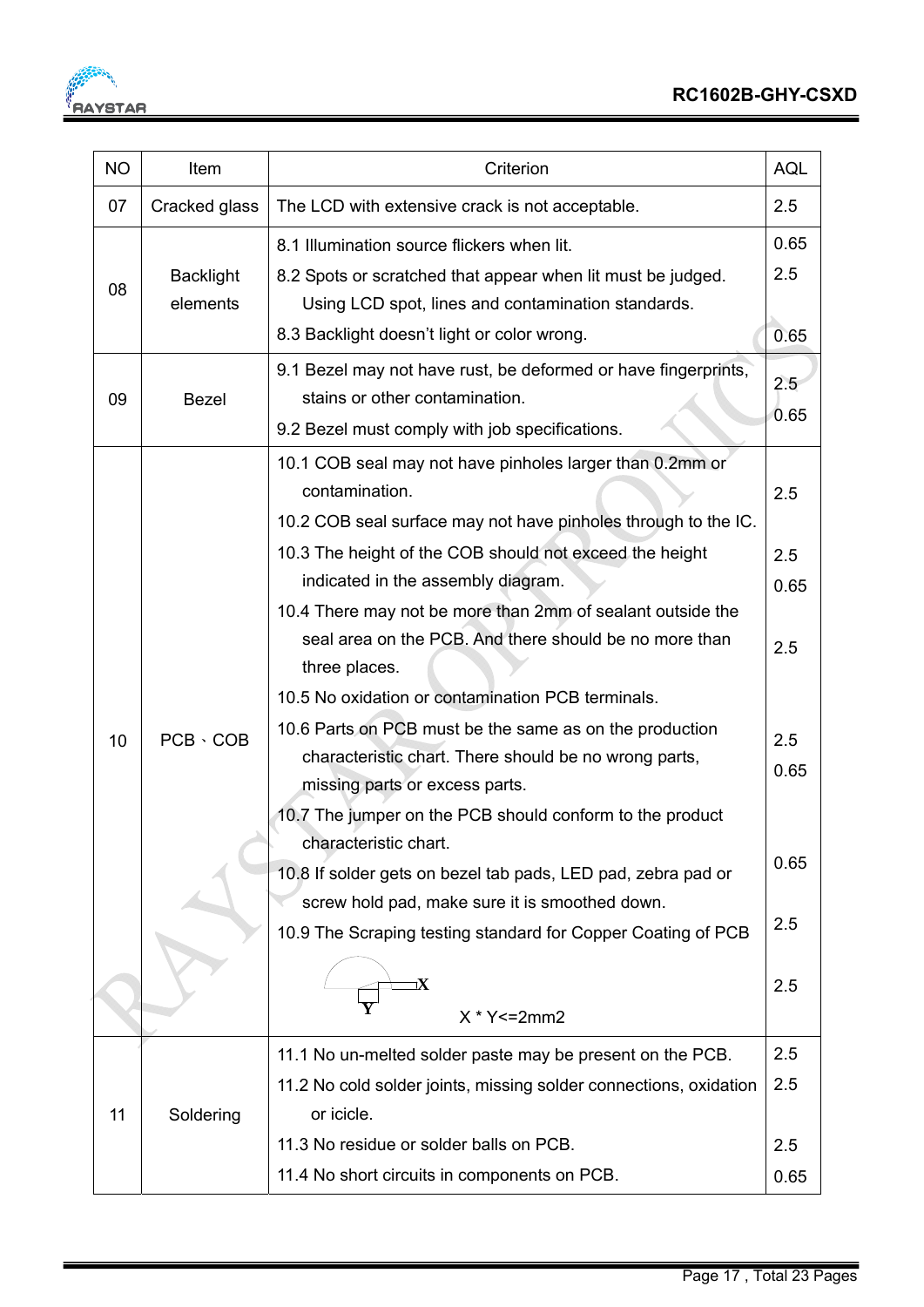

| <b>NO</b> | Item                  | Criterion                                                                            | <b>AQL</b> |
|-----------|-----------------------|--------------------------------------------------------------------------------------|------------|
|           |                       | 12.1 No oxidation, contamination, curves or, bends on interface<br>Pin (OLB) of TCP. | 2.5        |
|           |                       | 12.2 No cracks on interface pin (OLB) of TCP.                                        | 0.65       |
|           |                       | 12.3 No contamination, solder residue or solder balls on product.                    | 2.5        |
|           |                       | 12.4 The IC on the TCP may not be damaged, circuits.                                 | 2.5        |
|           |                       | 12.5 The uppermost edge of the protective strip on the interface                     | 2.5        |
|           | General<br>appearance | pin must be present or look as if it cause the interface pin to                      |            |
|           |                       | sever.                                                                               | 2.5        |
| 12        |                       | 12.6 The residual rosin or tin oil of soldering (component or chip                   |            |
|           |                       | component) is not burned into brown or black color.                                  | 2.5        |
|           |                       | 12.7 Sealant on top of the ITO circuit has not hardened.                             | 0.65       |
|           |                       | 12.8 Pin type must match type in specification sheet.                                | 0.65       |
|           |                       | 12.9 LCD pin loose or missing pins.                                                  | 0.65       |
|           |                       | 12.10 Product packaging must the same as specified on                                |            |
|           |                       | packaging specification sheet.                                                       | 0.65       |
|           |                       | 12.11 Product dimension and structure must conform to product                        |            |
|           |                       | specification sheet.                                                                 |            |
|           |                       | 12.12 Visual defect outside of VA is not considered to be rejection.                 |            |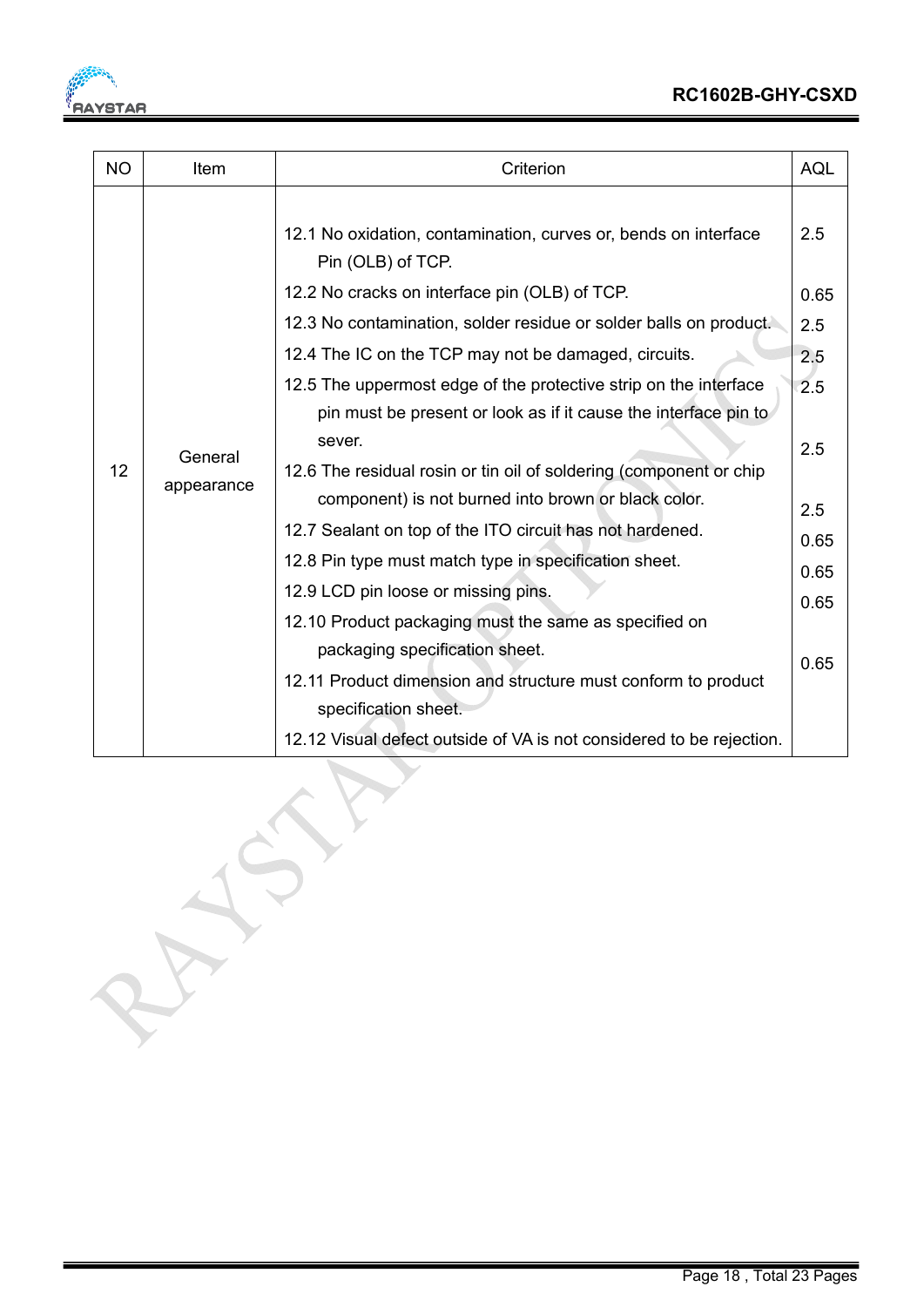

### **12.Precautions in use of LCD Modules**

- (1)Avoid applying excessive shocks to the module or making any alterations or modifications to it.
- (2)Don't make extra holes on the printed circuit board, modify its shape or change the components of LCD module.
- (3)Don't disassemble the LCM.
- (4)Don't operate it above the absolute maximum rating.
- (5)Don't drop, bend or twist LCM.
- (6)Soldering: only to the I/O terminals.
- (7)Storage: please storage in anti-static electricity container and clean environment.
- (8) Raystar have the right to change the passive components, including R3,R6 & backlight adjust resistors. (Resistors,capacitors and other passive components will have different appearance and color caused by the different supplier.)
- (9)Raystar have the right to change the PCB Rev. (In order to satisfy the supplying stability, management optimization and the best product performance...etc, under the premise of not affecting the electrical characteristics and external dimensions, Raystar have the right to modify the version.)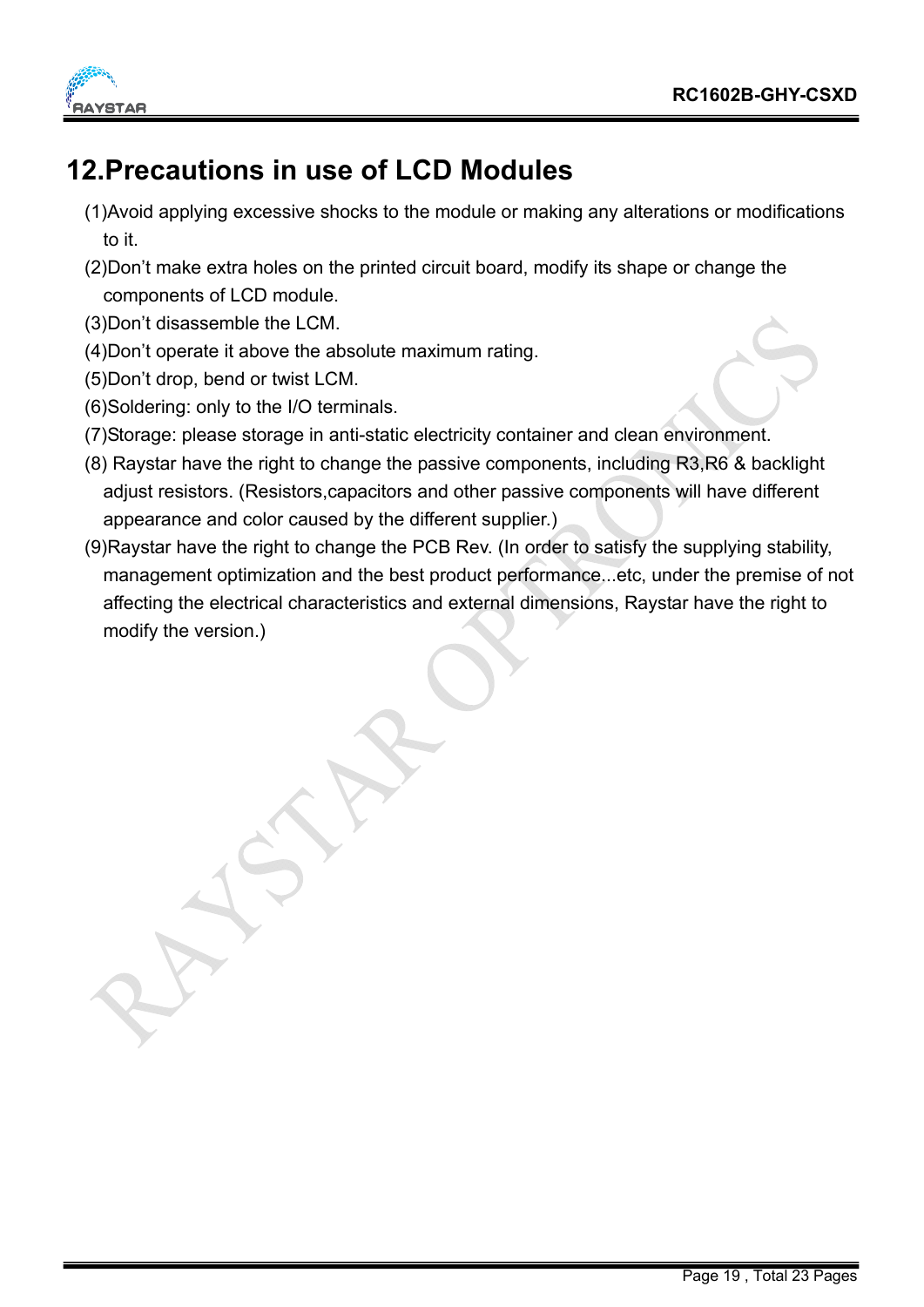



### **13.Material List of Components for RoHs**

1. RAYSTAR Display Co., Ltd hereby declares that all of or part of products (with the mark "#"in code), including, but not limited to, the LCM, accessories or packages, manufactured and/or delivered to your company (including your subsidiaries and affiliated company) directly or indirectly by our company (including our subsidiaries or affiliated companies) do not intentionally contain any of the substances listed in all applicable EU directives and regulations, including the following substances.

Exhibit A: The Harmful Material List

| <b>Material</b>                                  | (Cd)       | (Pb)        | (Hg)        | $(Cr6+)$    | <b>PBBs</b> | <b>PBDEs</b> |  |
|--------------------------------------------------|------------|-------------|-------------|-------------|-------------|--------------|--|
| Limited<br>Value                                 | 100<br>ppm | 1000<br>ppm | 1000<br>ppm | 1000<br>ppm | 1000<br>ppm | 1000<br>ppm  |  |
| Above limited value is set up according to RoHS. |            |             |             |             |             |              |  |

- 2.Process for RoHS requirement:
	- (1) Use the Sn/Ag/Cu soldering surface; the surface of Pb-free solder is rougher than we used before.
	- (2) Heat-resistance temp.:

Reflow:  $250^{\circ}$ . 30 seconds Max.  $\ddot{\cdot}$ 

Connector soldering wave or hand soldering:  $320^{\circ}$ , 10 seconds max.

(3) Temp. curve of reflow, max. Temp.:235±5℃;

Recommended customer's soldering temp. of connector:  $280^\circ$ C, 3 seconds.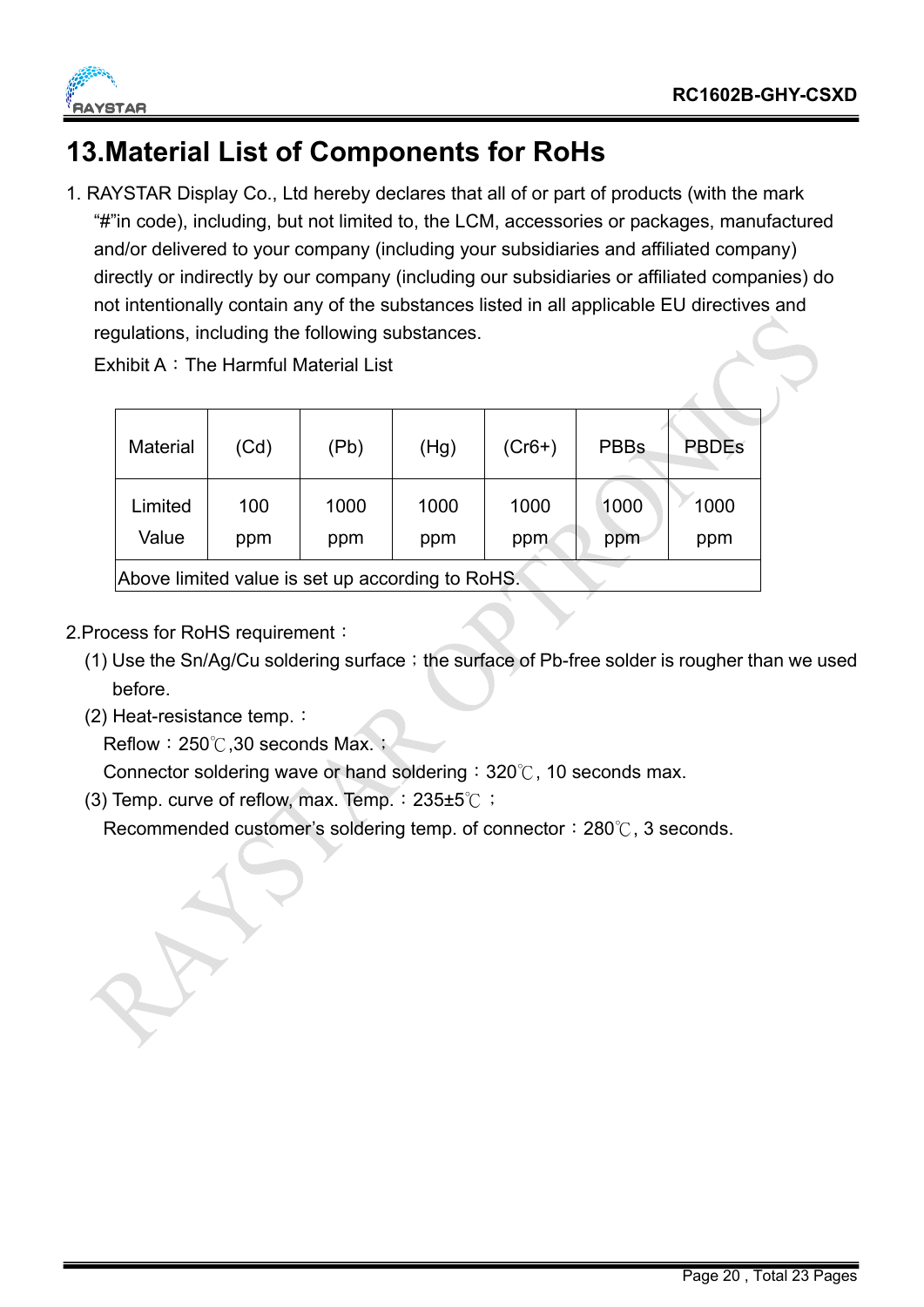

### **14.Recommendable Storage**

- 1. Place the panel or module in the temperature 25°C±5°C and the humidity below 65% RH
- 2. Do not place the module near organics solvents or corrosive gases.
- 3. Do not crush, shake, or jolt the module.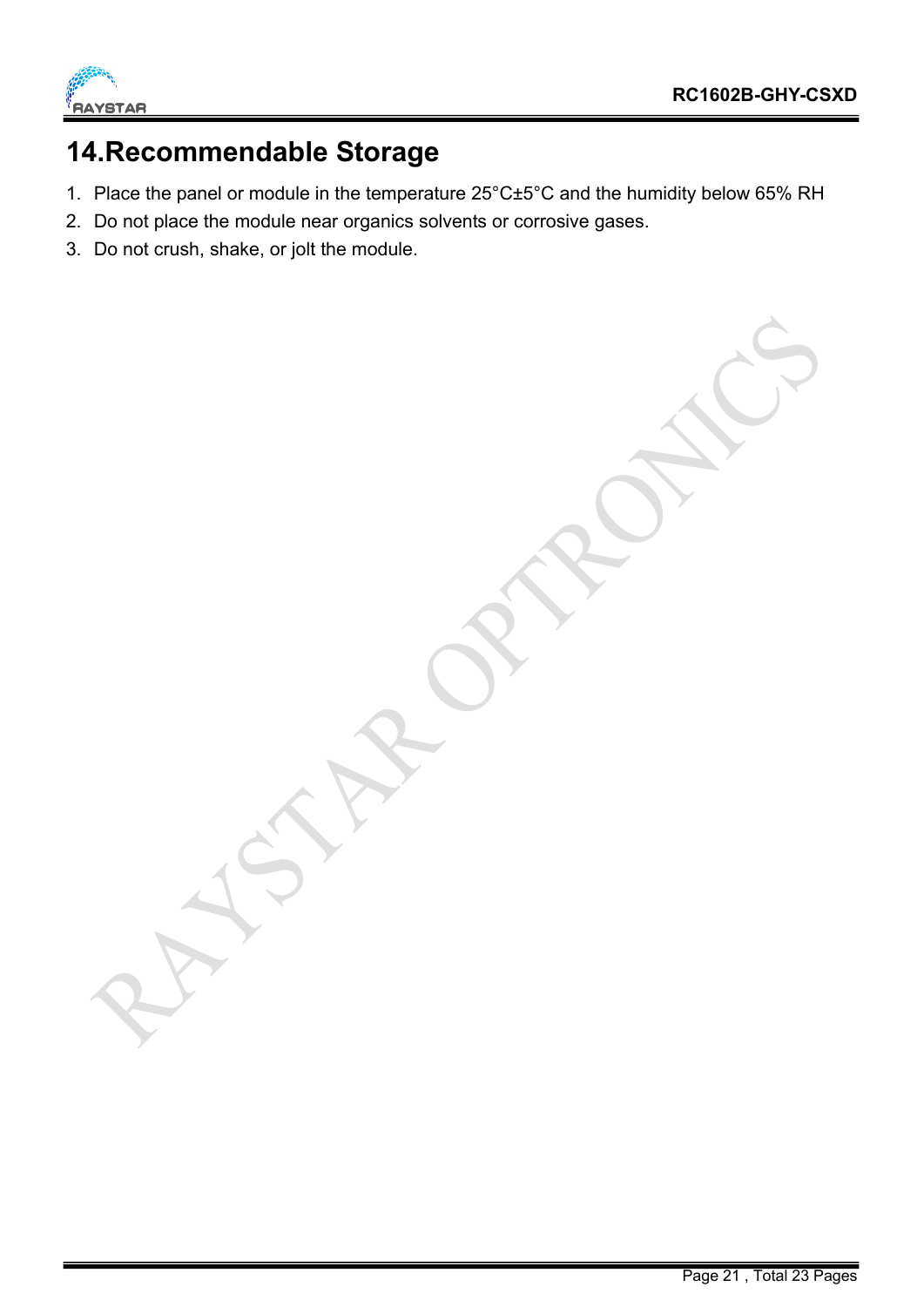

 **Page: 1** 

| <b>LCM Sample Estimate Feedback Sheet</b>                                       |             |                                                                                                    |  |  |  |  |
|---------------------------------------------------------------------------------|-------------|----------------------------------------------------------------------------------------------------|--|--|--|--|
| Module Number:                                                                  |             |                                                                                                    |  |  |  |  |
| 1 · Panel Specification:                                                        |             |                                                                                                    |  |  |  |  |
| 1. Panel Type:                                                                  | □ Pass      |                                                                                                    |  |  |  |  |
| 2. View Direction:                                                              | □ Pass      | $\begin{tabular}{c} $\square$ NG \end{tabular},$                                                   |  |  |  |  |
| 3. Numbers of Dots:                                                             | □ Pass      | $\begin{tabular}{c} $\fbox{$\sim$} \cr \Box \hspace{2.0pt} \text{NG} \hspace{2.2pt} \end{tabular}$ |  |  |  |  |
| 4. View Area:                                                                   | □ Pass      | $\begin{tabular}{c} $\square$ NG \end{tabular},$                                                   |  |  |  |  |
| 5. Active Area:                                                                 | □ Pass      |                                                                                                    |  |  |  |  |
| 6. Operating Temperature:                                                       | □ Pass      | $\begin{tabular}{c} $\vartriangle$ NG \end{tabular},$                                              |  |  |  |  |
| 7. Storage Temperature:                                                         | □ Pass      |                                                                                                    |  |  |  |  |
|                                                                                 |             |                                                                                                    |  |  |  |  |
| 2 Mechanical Specification:                                                     |             |                                                                                                    |  |  |  |  |
| 1. PCB Size:                                                                    | □ Pass      | □ NG <u>,_______</u>                                                                               |  |  |  |  |
| 2. Frame Size:                                                                  | □ Pass      |                                                                                                    |  |  |  |  |
| 3. Materal of Frame:                                                            | □ Pass      |                                                                                                    |  |  |  |  |
| 4. Connector Position:                                                          | □ Pass      | $\Box$ NG , _____                                                                                  |  |  |  |  |
| 5. Fix Hole Position:                                                           | □ Pass      | $\Box$ NG , $\triangle$                                                                            |  |  |  |  |
| 6. Backlight Position:                                                          | □ Pass      | $\Box$ NG,                                                                                         |  |  |  |  |
| 7. Thickness of PCB:                                                            | □ Pass      |                                                                                                    |  |  |  |  |
| 8. Height of Frame to PCB:                                                      | □ Pass      | $\Box$ NG $\Box$                                                                                   |  |  |  |  |
| 9. Height of Module:                                                            | □ Pass      |                                                                                                    |  |  |  |  |
| 10.Others:                                                                      | □ Pass      | $\Box$ NG , $\_\_$                                                                                 |  |  |  |  |
| 3 · Relative Hole Size:                                                         |             |                                                                                                    |  |  |  |  |
| 1. Pitch of Connector:                                                          | □ Pass      |                                                                                                    |  |  |  |  |
| 2. Hole size of Connector:                                                      | □ Pass      |                                                                                                    |  |  |  |  |
| 3. Mounting Hole size:                                                          | □ Pass      | $\Box NG \text{ } \underline{\qquad \qquad }$                                                      |  |  |  |  |
| 4. Mounting Hole Type:                                                          | □ Pass      |                                                                                                    |  |  |  |  |
| 5.Others:                                                                       | $\Box$ Pass | $\begin{tabular}{ll} $\square$ NG \, , \, \, & \, \, & \, \, & \, \, \\ \end{tabular}$             |  |  |  |  |
| 4 · Backlight Specification :                                                   |             |                                                                                                    |  |  |  |  |
| $1.B/L$ Type:                                                                   | □ Pass      |                                                                                                    |  |  |  |  |
| 2.B/L Color:                                                                    | □ Pass      |                                                                                                    |  |  |  |  |
| 3.B/L Driving Voltage (Reference for LED Type) : □ Pass □ NG,__________________ |             |                                                                                                    |  |  |  |  |
| 4.B/L Driving Current:                                                          | □ Pass      |                                                                                                    |  |  |  |  |
| 5. Brightness of B/L:                                                           | □ Pass      |                                                                                                    |  |  |  |  |
| 6.B/L Solder Method:                                                            | $\Box$ Pass |                                                                                                    |  |  |  |  |
| 7. Others:                                                                      | □ Pass      |                                                                                                    |  |  |  |  |

>> **Go to page 2** <<